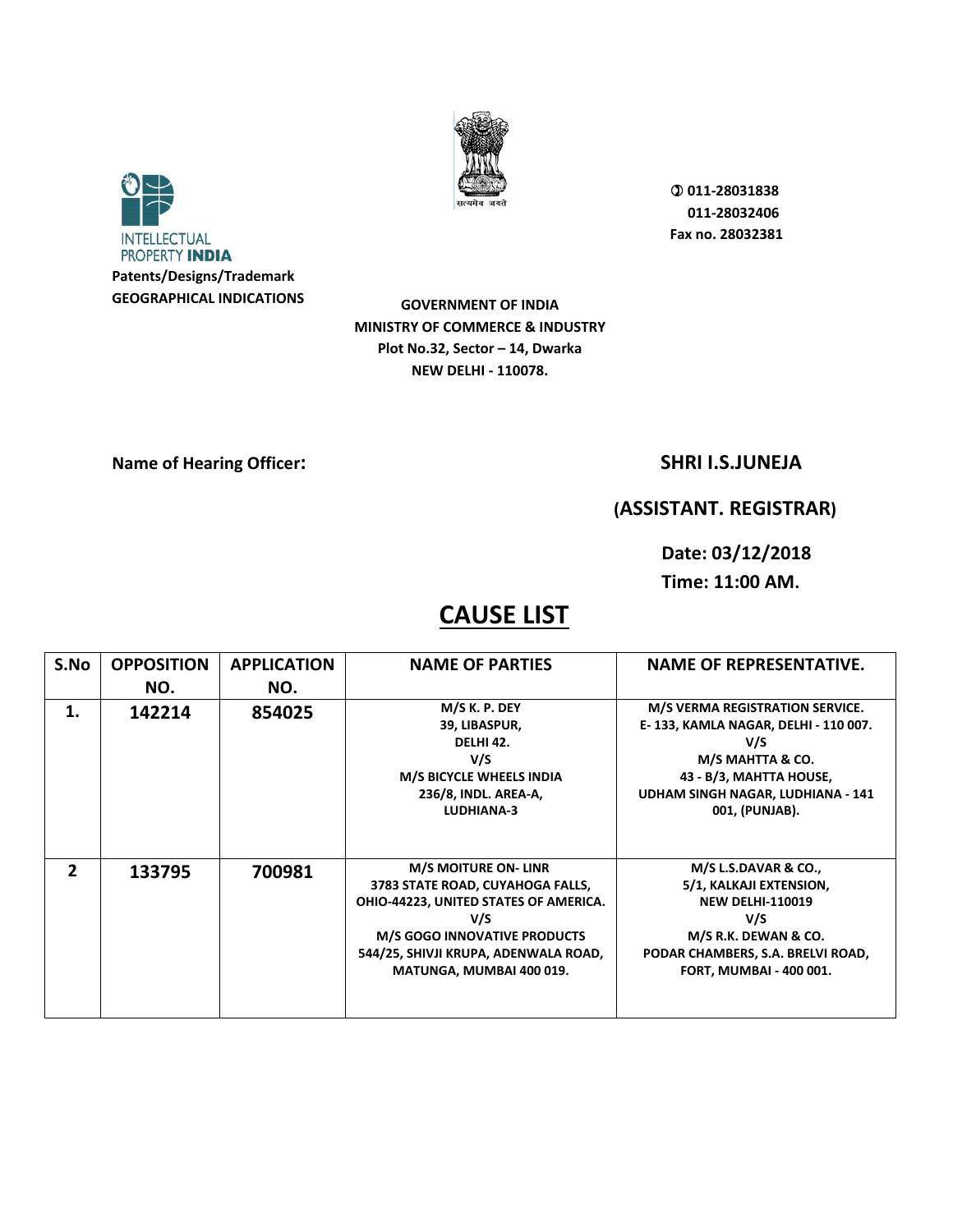| 3 | 714953 | 993654  | M/S MUKESH PLASTCHEM.<br>136/2, VILL. BADLI DELHI 110042.<br>V/S<br><b>M/S RAJESH SHARMA</b><br>95-C, KITCHLU NAGAR, LUDHIANA                                                      | M/S ASHOKA REGISTRATION SERVICE.<br>4, CENTRAL LANE, BENGALI MARKET,<br><b>NEW DELHI-110001.</b><br>V/S<br>M/S MADAMSER & CO.<br>F-106, ASHOK VIHAR, PHASE-I,<br>DELHI - 110 052.                                       |
|---|--------|---------|------------------------------------------------------------------------------------------------------------------------------------------------------------------------------------|-------------------------------------------------------------------------------------------------------------------------------------------------------------------------------------------------------------------------|
| Δ | 254942 | 1025921 | <b>M/S APEX ENGINEERING WORKS</b><br>9631/1, ST.NO.18, KOT MANGAL SINGH,<br>LUDHIANA-141003 (PUNJAB).<br>V/S<br><b>M/S VIKAS TRADING CORPORATION</b><br>LAKKAR BAZAR, LUDHIANA, PB | M/S EVEREST TRADE MARK CO. (1947).<br>CH. NO. 718, WESTERN WING,<br>TIS HAZARI COURTS,<br>DELHI - 110 054.<br>V/S<br>M/S MAHTTA & CO.<br>43 - B/3, MAHTTA HOUSE,<br>UDHAM SINGH NAGAR, LUDHIANA - 141<br>001, (PUNJAB). |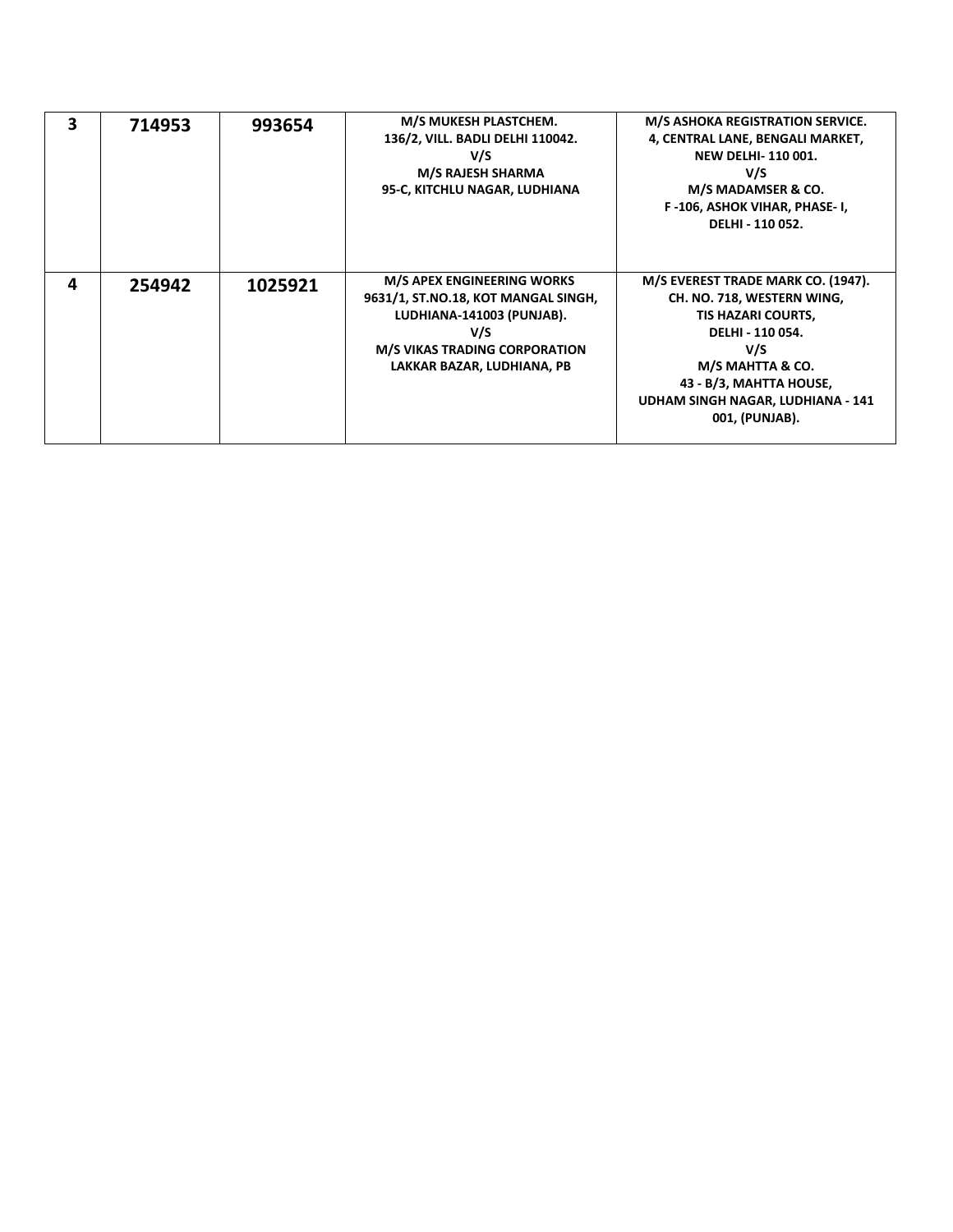



**GOVERNMENT OF INDIA MINISTRY OF COMMERCE & INDUSTRY Plot No.32, Sector – 14, Dwarka NEW DELHI - 110078.** 

### **Name of Hearing Officer:** SHRI I.S.JUNEJA

## **(ASSISTANT.REGISTRAR)**

**Date: 04/12/2018 Time: 11:00 AM.** 

| S.No           | <b>OPPOSITION</b>          | <b>APPLICATION</b> | <b>NAME OF PARTIES</b>                                                                                                                                                                                                  | <b>NAME OF REPRESENTATIVE.</b>                                                                                                                                                                                |
|----------------|----------------------------|--------------------|-------------------------------------------------------------------------------------------------------------------------------------------------------------------------------------------------------------------------|---------------------------------------------------------------------------------------------------------------------------------------------------------------------------------------------------------------|
|                | NO.                        | NO.                |                                                                                                                                                                                                                         |                                                                                                                                                                                                               |
| 1.             | <b>DEL-T</b><br>3732/61641 | 711610             | <b>M/S JAIN AGRO INDUSTRIES</b><br>SULTANPUR ROAD, KAPURTHALA, PB<br>V/S<br>M/S DHINGRA RICE & GENERAL MILLS,<br>G.T. ROAD, UMRI, DISTT.<br>KURUKHETRA HARYANA.                                                         | M/S ARORA REGISTRATION SERVICE.<br>1158, BAZAR KANAK MANDI, AMRITSAR -<br>143 006, PUNJAB.<br>V/S<br>M/S AMBICA REGISTRATION SERVICE,<br><b>INSIDE RAM BAGH CHOWK,</b><br>POST BOX NO.79,<br><b>AMRITSAR-</b> |
| $\overline{2}$ | 239830                     | 708385             | M/S PEE CEE SOAP & CHEMICALS LTD.<br>DOCTOR SOAP HOUSE, 19/9 KHATENA<br>ROAD, LOHAMANDI AGRA 282002 UTTAR<br>PRADESH.<br>V/S<br>M/S VIKRANT CHEMICO INDUSTRIES (P)<br>LTD.<br>49, GOVT. INDL. ESTATE,<br><b>KANPUR.</b> | M/S THE ACME COMPANY,<br><b>B-41, NIZAMUDDIN EAST,</b><br><b>NEW DELHI - 110 013.</b><br>V/S<br>M/S MADAMSER & CO.<br>FLAT NO. E (GF), SAGAR APTS.,<br>6, TILAK MARG, NEW DELHI-110001.                       |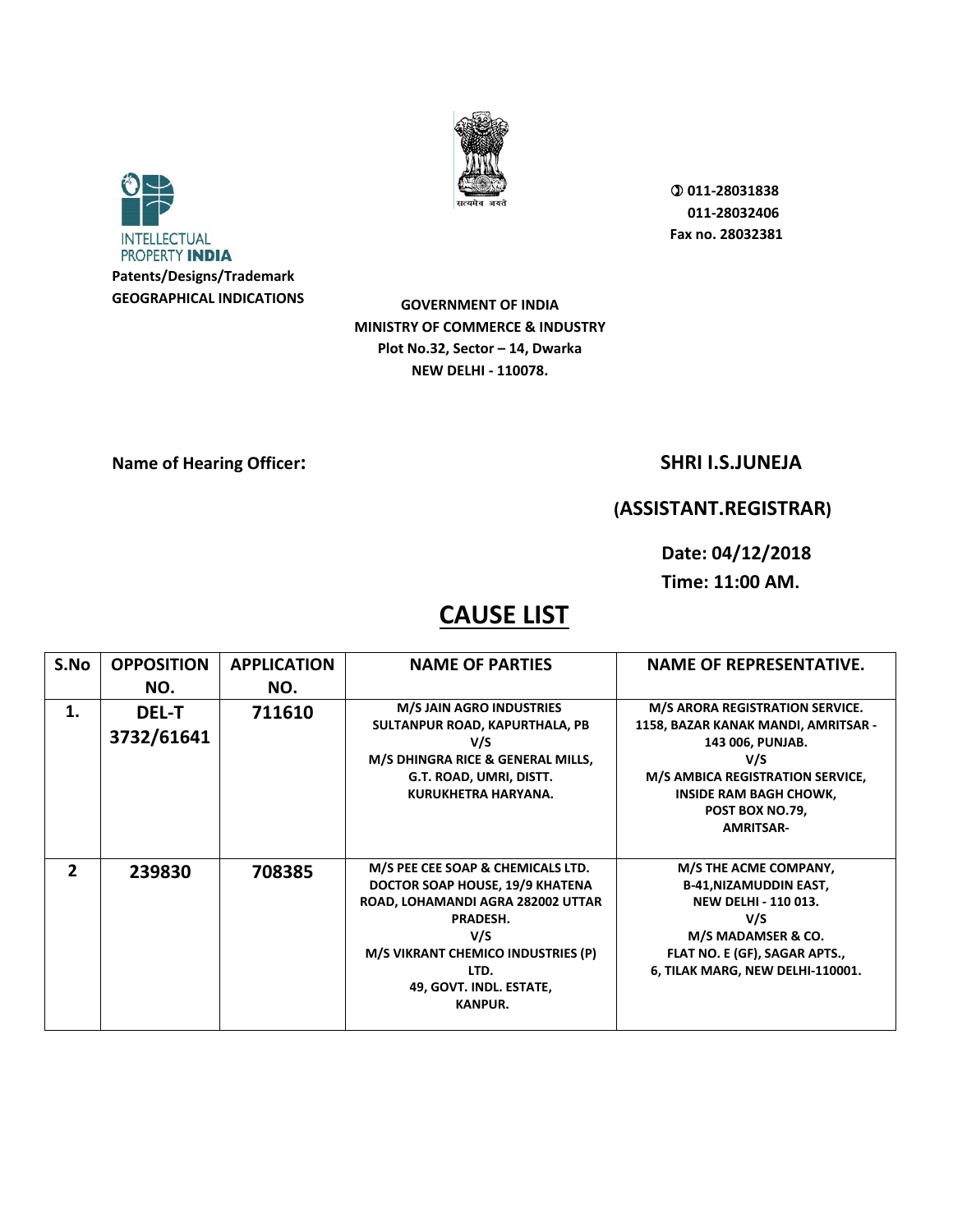| 3 | 165880 | 1078022 | <b>M/S PARKASH ENTERPRISES</b><br>VILL. KAMI MAJRA, KHAJURI ROAD,<br>YAMUNANAGAR, DISTT. YAMUNANAGAR,<br>(HARYANA).<br>V/S<br><b>M/S SHIVAM WOOD INDUSTRIES</b><br>RADAUR ROAD, VILLAGE JORIAN, YAMUNA<br>NAGAR, HARYANA. | <b>M/S PARKASH ENTERPRISES</b><br>VILL. KAMI MAJRA, KHAJURI ROAD,<br>YAMUNANAGAR, DISTT. YAMUNANAGAR,<br>(HARYANA).<br>V/S<br><b>M/S PURI TRADE MARK CO.</b><br>"BRAND HOUSE"<br>54-55, SUPER CYCLE MARKET,<br>OPP. KWALITY KANDA, GILL ROAD,<br>LUDHIANA-141003 (PB.)<br><b>TM-6 TIME BARRED</b> |
|---|--------|---------|---------------------------------------------------------------------------------------------------------------------------------------------------------------------------------------------------------------------------|---------------------------------------------------------------------------------------------------------------------------------------------------------------------------------------------------------------------------------------------------------------------------------------------------|
| 4 | 180931 | 1085208 | M/S RANDHAWA ELECTRICALS.<br><b>259 EAST MOHAN NAGR 100 FT ROAD</b><br><b>AMRITSAR (PUNJAB)</b><br>V/S<br><b>M/S MAYUR ELECTRICAL INDUSTRIES</b><br><b>PRIVATE LIMITED</b><br>A-44, SECTOR-58,<br><b>NOIDA, UP</b>        | M/S KUMAR TRADE MARKS CO.<br>14/5, DHARAMPURA,<br><b>NEAR JAURA PHATAK,</b><br>AMRITSAR(PUNJAB)<br>V/S<br><b>M/S MAYUR ELECTRICAL INDUSTRIES</b><br><b>PRIVATE LIMITED</b><br>A-44, SECTOR-58,<br><b>NOIDA, UP</b>                                                                                |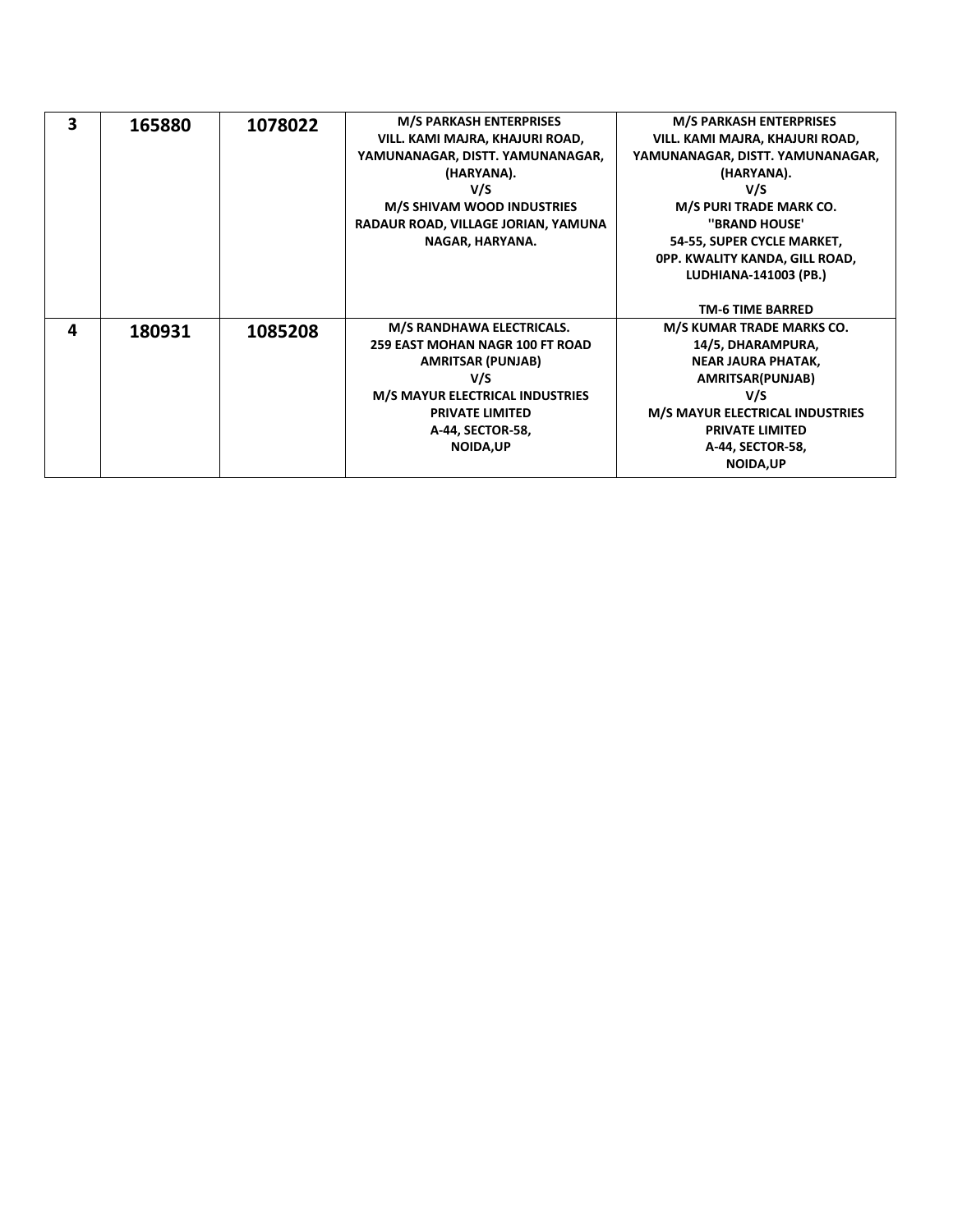



**GOVERNMENT OF INDIA MINISTRY OF COMMERCE & INDUSTRY Plot No.32, Sector – 14, Dwarka NEW DELHI - 110078.** 

**Name of Hearing Officer:** SHRI I.S.JUNEJA

## **(ASSISTANT.REGISTRAR)**

**Date: 05/12/2018 Time: 11:00 AM.** 

| S.No           | <b>OPPOSITION</b> | <b>APPLICATION</b> | <b>NAME OF PARTIES</b>                                                                                                                                                                                                        | <b>NAME OF REPRESENTATIVE.</b>                                                                                                                                                                                       |
|----------------|-------------------|--------------------|-------------------------------------------------------------------------------------------------------------------------------------------------------------------------------------------------------------------------------|----------------------------------------------------------------------------------------------------------------------------------------------------------------------------------------------------------------------|
|                | NO.               | NO.                |                                                                                                                                                                                                                               |                                                                                                                                                                                                                      |
| 1.             | 226282            | 1104820            | <b>M/S HINDUSTAN PERFUMERS</b><br>3389, QUTAB ROAD,<br><b>DELHI 110006.</b><br>V/S<br>M/S MAHENDRA PERFUMARY WORKS<br>RAGHAVENDRA COLONY, NO 72/2, 5TH<br>MAIN ROAD, CHAMRAJPET,<br><b>BANGALORE</b>                          | <b>M/S HINDUSTAN PERFUMERS</b><br>3389, QUTAB ROAD,<br>DELHI 110006.<br>V/S<br>M/S SRI KIRTHI AND CO.<br>NO 27 - BHARATHI STREET,<br><b>GOBICHETTIPALAYAM - 638 452</b><br><b>ERODE DT TAMIL NADU</b>                |
| $\overline{2}$ | 247625            | 1072542            | <b>M/S METRO TYRES LIMITED</b><br>134/4& 134/5, LALA LAJPAT ROAD<br><b>KAILASH COLONY</b><br><b>NEW DELHI-110048</b><br>V/S<br>M/S VELOSTEEL REPUBLIC OF LOUCNA AND<br><b>DESNOU</b><br><b>126, OKRES SUMPERK</b><br>CZ-78811 | M/S THE ACME CO.<br><b>B-41, NIZAMUDDIN EAST</b><br><b>NEW DELHI-110013</b><br>V/S<br><b>M/S REMFRY AND SAGAR</b><br><b>REMFRY HOUSE AT THE MILLENIUM PLAZA</b><br>SECTOR 27,<br><b>GURGAON-122002</b><br><b>NCR</b> |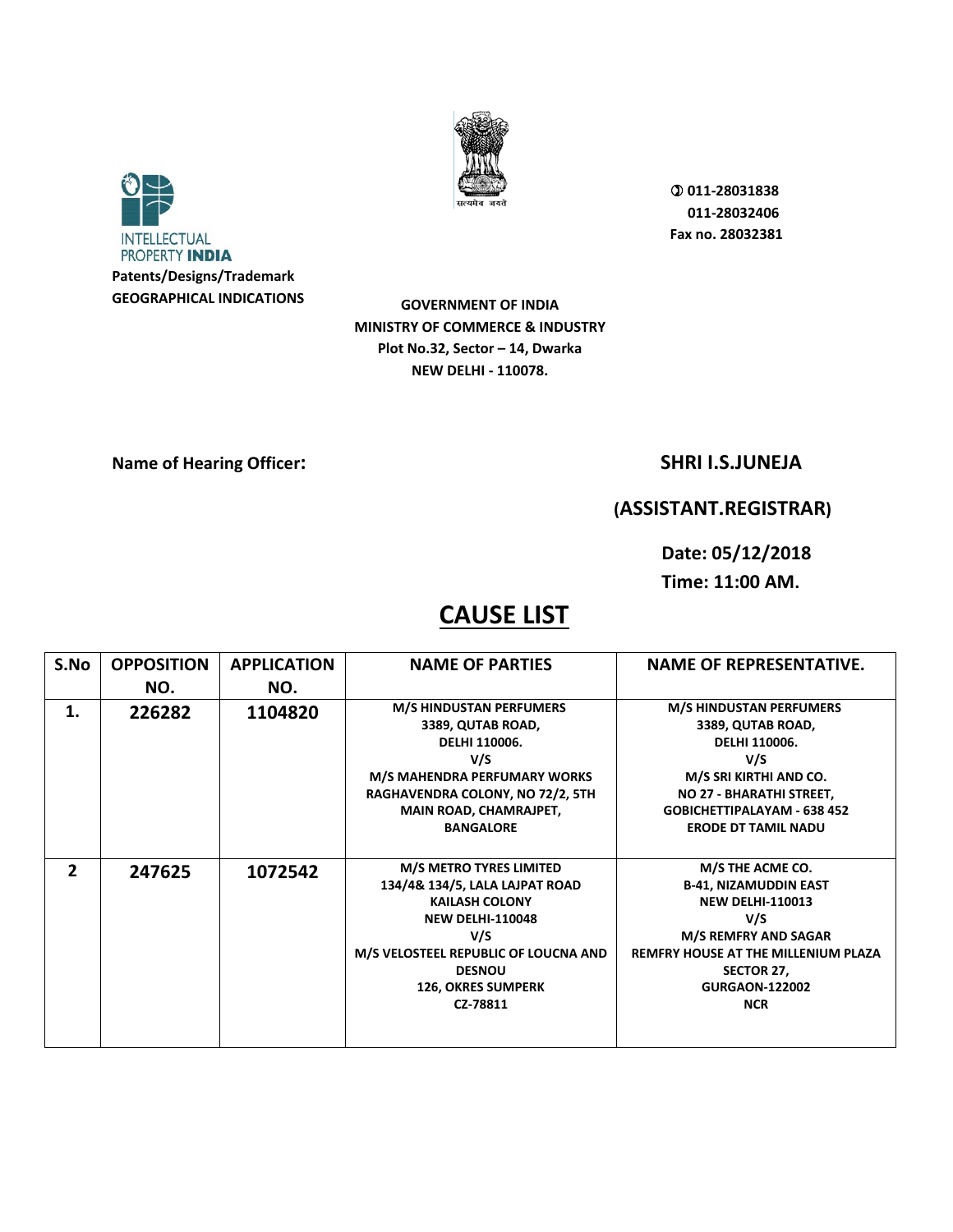| 3 | 188889 | 1061088 | <b>M/S GEMINI AUTOMOBILES</b>           | M/S M.K.MIGLANI.                     |
|---|--------|---------|-----------------------------------------|--------------------------------------|
|   |        |         | 1893/45, NAIWALA, KAROL BAGH, ND-05     | 718, JOSHI ROAD, KAROL BAGH,         |
|   |        |         | V/S                                     | <b>NEW DELHI - 110 005.</b>          |
|   |        |         | M/S LEGRAND (INDIA) PVT. LTD.           | V/S                                  |
|   |        |         | 314/317, SHAH & NAHAR ESTATE OFF. DR.   | M/S ARJUN T. BHAGAT & CO.            |
|   |        |         | E. MOSES ROAD, WORLI,                   | 132, SHAHEEN APARTMENTS,             |
|   |        |         | MUMBAI.                                 | <b>MODY STREET, 1ST FLOOR, FORT,</b> |
|   |        |         |                                         | P.B. NO. 1865,                       |
|   |        |         |                                         | <b>MUMBAI - 400 001.</b>             |
|   |        |         |                                         |                                      |
|   |        |         |                                         | <b>TM-5 TIME BARRED</b>              |
| 4 | 252606 | 801758  | <b>M/S KRANTI SOAPS &amp; CHEMICALS</b> | M/S VIDHANI TRADE MARK CO.,          |
|   |        |         | VILLAGE GILWALI, TARN TARAN ROAD,       | 11/12 UGP, P.N.BANK BUILDING,        |
|   |        |         | <b>AMRITSAR-143001,</b>                 | <b>WEST PATEL NAGAR,</b>             |
|   |        |         | <b>PUNJAB STATE.</b>                    | <b>NEW DELHI-110008.</b>             |
|   |        |         | V/S                                     | V/S                                  |
|   |        |         | M/S HARKARAN DASS DEEP CHAND            | M/S INDIAN TRADE MARKS CO.           |
|   |        |         | 455- KHARI BAOLI,                       | 91, CROCKERY MARKET, SADAR BAZAR,    |
|   |        |         | DELHI-110 006                           | <b>DELHI - 110 006, INDIA.</b>       |
|   |        |         |                                         |                                      |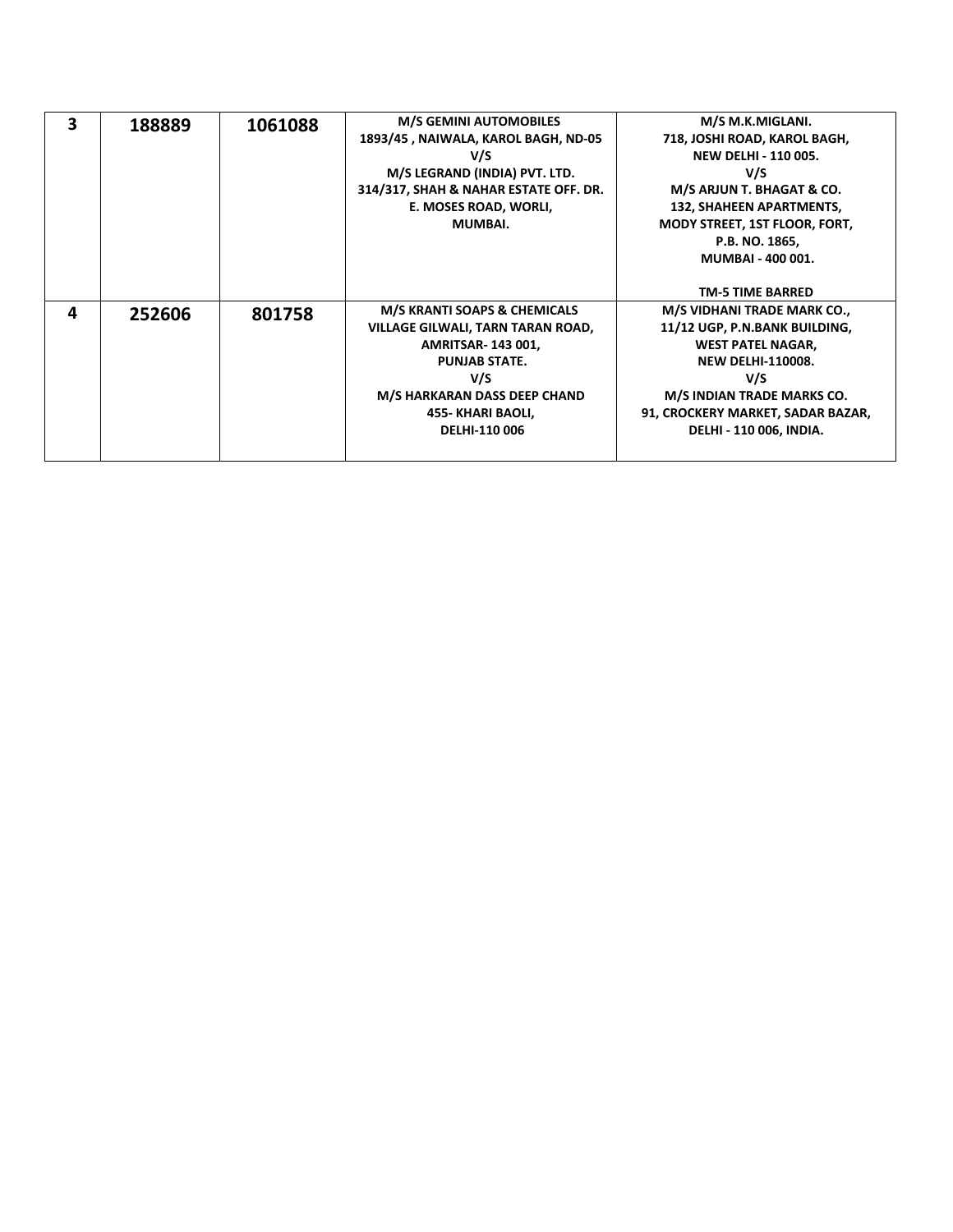



**GOVERNMENT OF INDIA MINISTRY OF COMMERCE & INDUSTRY Plot No.32, Sector – 14, Dwarka NEW DELHI - 110078.** 

**Name of Hearing Officer:** SHRI I.S.JUNEJA

## **(ASSISTANT.REGISTRAR)**

**Date: 06/12/2018 Time: 11:00 AM.** 

| S.No           | <b>OPPOSITION</b> | <b>APPLICATION</b> | <b>NAME OF PARTIES</b>                                                                                                                                                                                                | <b>NAME OF REPRESENTATIVE.</b>                                                                                                                                                                                                          |
|----------------|-------------------|--------------------|-----------------------------------------------------------------------------------------------------------------------------------------------------------------------------------------------------------------------|-----------------------------------------------------------------------------------------------------------------------------------------------------------------------------------------------------------------------------------------|
|                | NO.               | NO.                |                                                                                                                                                                                                                       |                                                                                                                                                                                                                                         |
| 1.             | 173852            | 1088250            | M/S PLASTICOS TA-TAY, S.A.<br>CTRA ST ADRIA A LA ROCA 15 6 08170<br><b>MONTORNES DEL VALLES SPAIN</b><br>V/S<br><b>M/S TATA SONS LIMITED</b><br><b>BOMBAY HOUSE, 24, HOMI MODY STREET,</b><br><b>MUMBAI - 400001.</b> | M/S REMFRY AND SAGAR<br><b>REMFRY HOUSE AT THE MILLENIUM PLAZA</b><br>SECTOR 27,<br><b>GURGAON-122002 NCR</b><br>V/S<br>M/S ANAND AND ANAND.<br><b>B-41, NIZAMUDDIN EAST,</b><br><b>NEW DELHI - 110 013.</b><br><b>TM-5 TIME BARRED</b> |
| $\overline{2}$ | 177756            | 829661             | M/S TRI-STAR INDUSTRIES (PRIVATE) LTD.<br>F/498, S.I.T.E., KARACHI - 75700,<br>PAKISTAN.<br>V/S<br>M/S SEFAM (PRIVATE) LIMITED<br>21, WARIS ROAD, LAHORE PAKISTAN                                                     | L.S. DAVAR & CO.<br>5/1, KALKAJI EXTENSION,<br><b>NEW DELHI-110019.</b><br>V/S<br>M/S S.MAJUMDAR & CO.,<br>5, HARISH MUKHERJI ROAD,<br><b>KOLKATA-700025</b>                                                                            |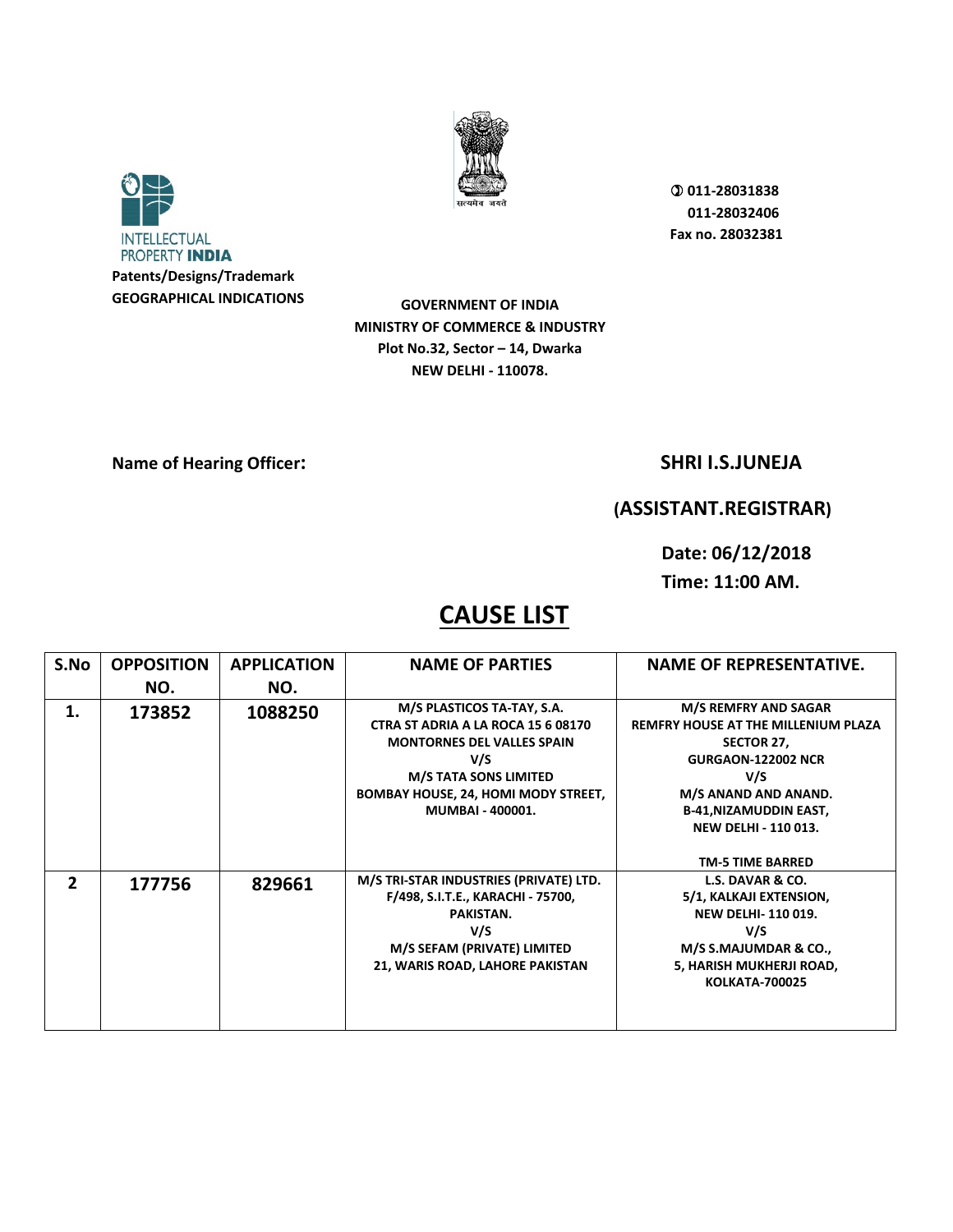| 3 | 180346 | 965318 | <b>M/S BELL METAL WORKS</b>             | M/S YOGA TRADE MARK CO.,                |
|---|--------|--------|-----------------------------------------|-----------------------------------------|
|   |        |        | 4.4 K.M. STONE GT ROAD, WEST, SARSALLU  | 18/144, PATEL NAGAR, AGRA ROAD,         |
|   |        |        | <b>ALIGARH 202001</b>                   | ALIGARH-202001.                         |
|   |        |        | V/S                                     | V/S                                     |
|   |        |        | <b>M/S BAYERISCHE MOTOREN WERKE</b>     | M/S L.S.DAVAR & CO.,                    |
|   |        |        | <b>AKTINEGESELLSCHAFT</b>               | 17, CAMAC STREET,                       |
|   |        |        | POSTFACH 400240, 8000 MUNCHEN 40,       | <b>FLATS 1B &amp; 1C MONALISA,</b>      |
|   |        |        | <b>GERMANY</b>                          | <b>KOLKATA-700017.</b>                  |
|   |        |        |                                         |                                         |
| 4 | 143919 | 675679 | M/S AHUJA AUTO ELECTRICAL WORKS,        | <b>M/S PUNJAB REGISTRATION SERVICE,</b> |
|   |        |        | SHOP NO.89, SECTOR-22, FARAIDABAD       | 4/67, NEHRU NAGAR,                      |
|   |        |        | (HARYANA)                               | <b>NEW DELHI-110065.</b>                |
|   |        |        | V/S                                     | V/S                                     |
|   |        |        | <b>M/S STANDARD ELECTRIC APPLIANCES</b> | M/S NATWAR RAI & ASSOCIATES,            |
|   |        |        | <b>NO. 458, V.E. ROAD,</b>              | 19/112, SUNDARAM-BLOCK                  |
|   |        |        | <b>TUTIOCORIN 628002</b>                | <b>VASUNDHARA SECTOR-19,</b>            |
|   |        |        |                                         | GHAZIABAD, UP-201012.                   |
|   |        |        |                                         |                                         |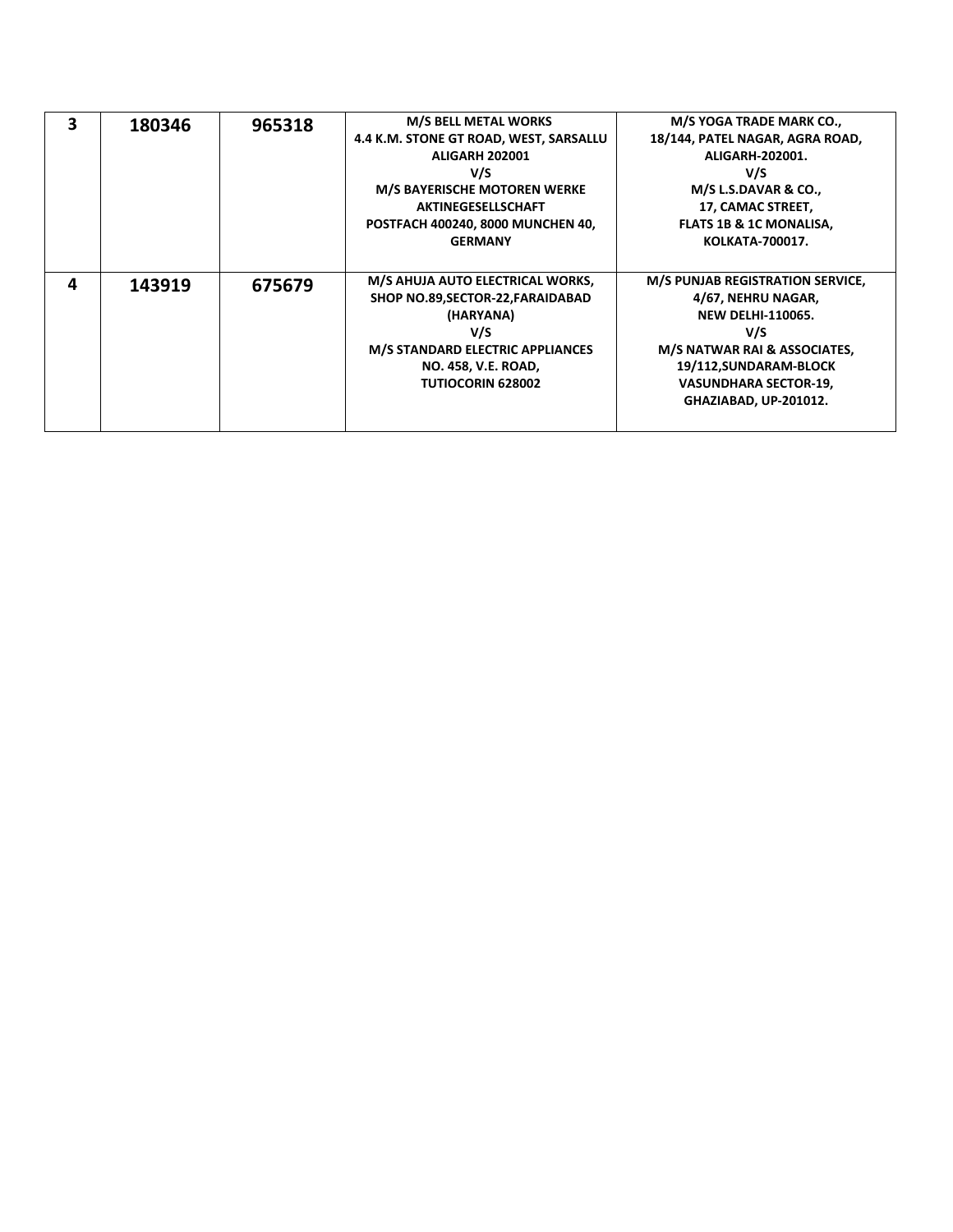



**GOVERNMENT OF INDIA MINISTRY OF COMMERCE & INDUSTRY Plot No.32, Sector – 14, Dwarka NEW DELHI - 110078.** 

**Name of Hearing Officer:** SHRI I.S.JUNEJA

## **(ASSISTANT.REGISTRAR)**

**Date: 10/12/2018 Time: 11:00 AM.** 

| S.No           | <b>OPPOSITION</b> | <b>APPLICATION</b> | <b>NAME OF PARTIES</b>                                                                                                                                      | <b>NAME OF REPRESENTATIVE.</b>                                                                                                                                                                                       |
|----------------|-------------------|--------------------|-------------------------------------------------------------------------------------------------------------------------------------------------------------|----------------------------------------------------------------------------------------------------------------------------------------------------------------------------------------------------------------------|
|                | NO.               | NO.                |                                                                                                                                                             |                                                                                                                                                                                                                      |
| 1.             | 149134            | 712093             | M/S POLY MEDICURE LTD.<br><b>EAST OF KAILASH, NEW DELHI 110 65</b><br>V/S<br>M/S EASTERN MEDIKIT LTD.<br>3, DR. G.C. NARANG MARG, DELHI-110007.             | <b>M/S VAIBHAV VUTTS</b><br>SUITE NO. 704, THE CASTLE, PLOT 36-A,<br>SECTOR-56, GURGOAN-122002 (HARYANA)<br>V/S<br>M/S MADAMSER & CO<br>FLAT NO. E (G.F.), SAGAR APARTMENTS, 6<br><b>TILAK MARG, NEW DELHI-1</b>     |
| $\overline{2}$ | 134564            | 880462             | M/S AVON CYCLES LIMITED,<br>G. T. ROAD, LUDHIANA - 141 003.<br>V/S<br>M/S COOPER TIRE & RUBBER CO.<br>701 LIMA AVENUE, FINDLAY OHIO 45840,<br><b>U.S.A.</b> | M/S MADAMSER & CO<br>FLAT NO. E (G.F.), SAGAR APARTMENTS, 6<br><b>TILAK MARG, NEW DELHI-1</b><br>V/S<br>M/S DASWANI & DASWANI,<br>106, JABAKUSUM HOUSE, 34<br><b>CHITTARANAJAN AVENUE,</b><br><b>KOLKATA-700012.</b> |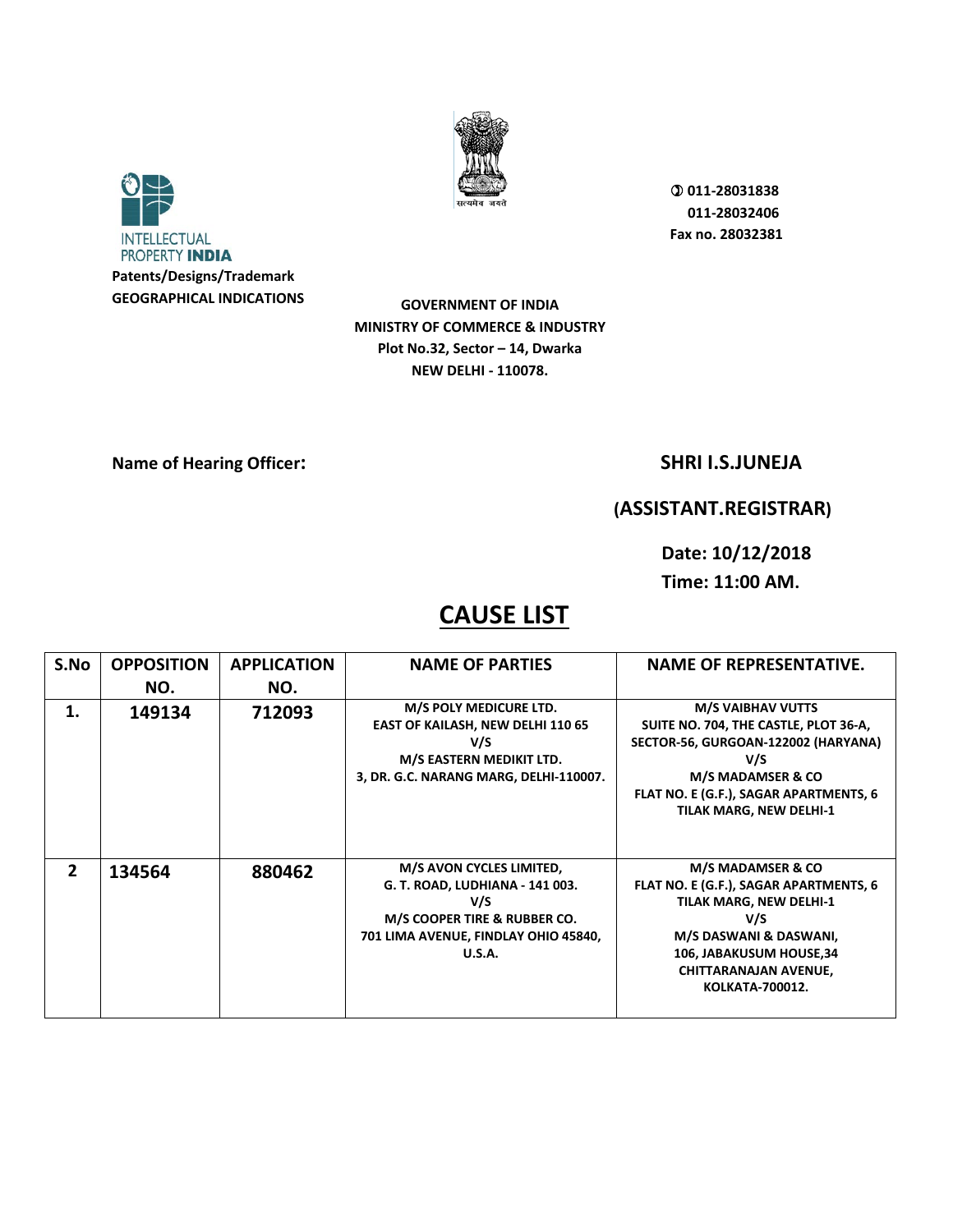| 3 | 167264 | 945185  | <b>M/S BROADWAY AGENCIES</b>         | M/S WORLDWIDE REGISTRATION BUREAU.     |
|---|--------|---------|--------------------------------------|----------------------------------------|
|   |        |         | VASUDAO MARKET, HEWETT ROAD,         | 60/30, NEW ROHTAK ROAD, KAROL BAGH,    |
|   |        |         | ALLAHABAD,(UTTAR PRADESH)            | <b>NEW DELHI-110 005.</b>              |
|   |        |         | V/S                                  | V/S                                    |
|   |        |         | M/S PATEL D.J. TOBACCO PRODUCTS      | M/S JATIN Y. TRIVEDI                   |
|   |        |         | <b>PRIVATE LIMITED</b>               | YAGNAJYOT, OPP. KASHIRAM AGRAWAL       |
|   |        |         | 25, GUJARAT GINNING MILL COMPOUND,   | HALL, NR. JAHANVEE RESTAURANT,         |
|   |        |         | O/S OREN DARWAHAM AGNEDAVAD 380      | UNIVERSITY RD., AHMEDABAD-380 015.     |
|   |        |         | 016, GUJARAT, INDIA                  |                                        |
|   |        |         |                                      |                                        |
| 4 | 142156 | 1019355 | M/S AVON CYCLES LIMITED,             | M/S MADAMSER & CO                      |
|   |        |         | G. T. ROAD, LUDHIANA - 141 003.      | FLAT NO. E (G.F.), SAGAR APARTMENTS, 6 |
|   |        |         | V/S                                  | <b>TILAK MARG, NEW DELHI-1</b>         |
|   |        |         |                                      |                                        |
|   |        |         | M/S COOPER TIRE & RUBBER CO.         | V/S                                    |
|   |        |         | 701 LIMA AVENUE, FINDLAY OHIO 45840, | M/S DASWANI & DASWANI,                 |
|   |        |         | U.S.A.                               | 106, JABAKUSUM HOUSE, 34               |
|   |        |         |                                      | <b>CHITTARANAJAN AVENUE,</b>           |
|   |        |         |                                      | <b>KOLKATA-700012.</b>                 |
|   |        |         |                                      |                                        |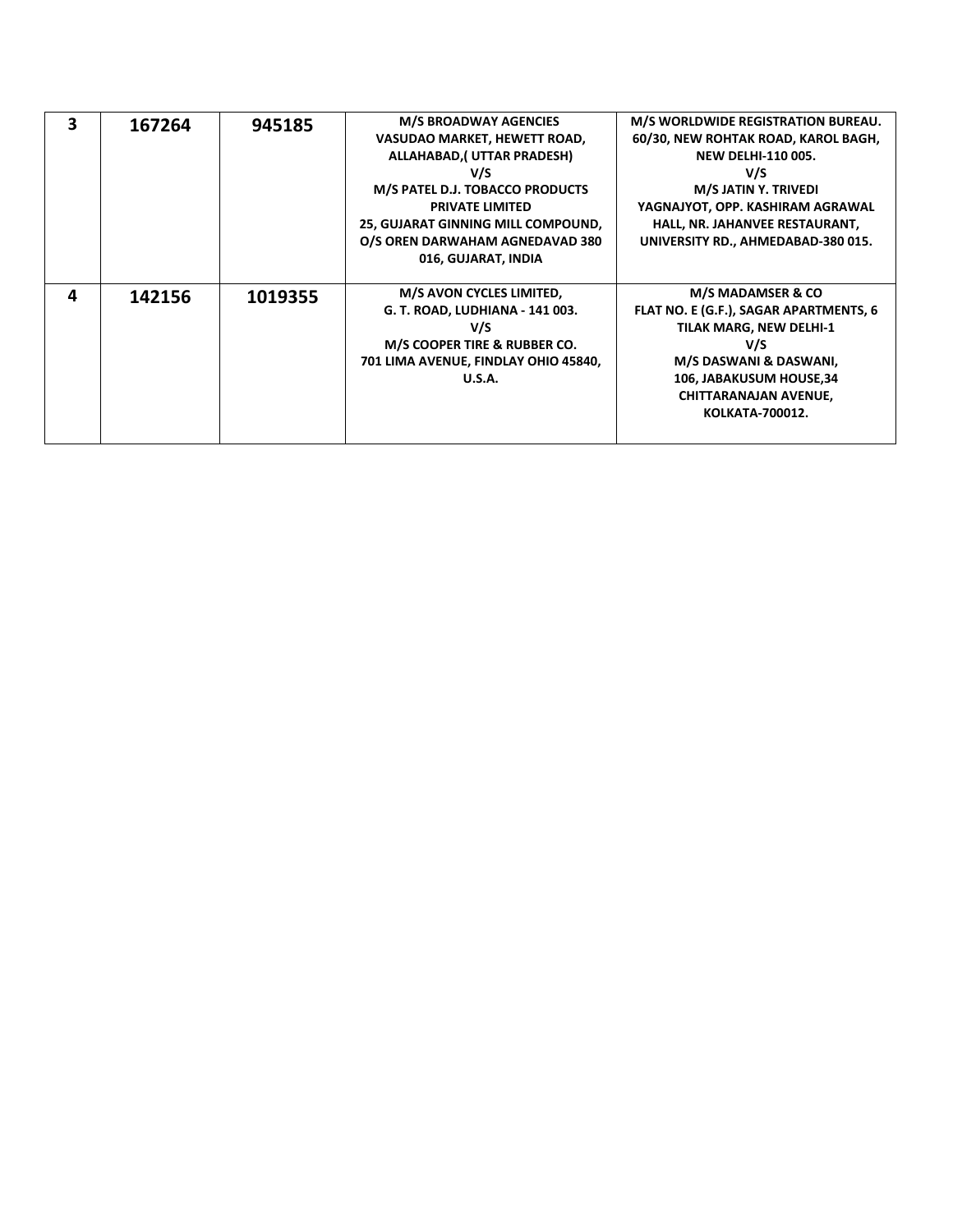



**GOVERNMENT OF INDIA MINISTRY OF COMMERCE & INDUSTRY Plot No.32, Sector – 14, Dwarka NEW DELHI - 110078.** 

**Name of Hearing Officer:** SHRI I.S.JUNEJA

## **(ASSISTANT.REGISTRAR)**

**Date: 11/12/2018 Time: 11:00 AM.** 

| S.No           | <b>OPPOSITION</b>  | <b>APPLICATION</b> | <b>NAME OF PARTIES</b>                                                                                                                                                                                                     | <b>NAME OF REPRESENTATIVE.</b>                                                                                                                                                                           |
|----------------|--------------------|--------------------|----------------------------------------------------------------------------------------------------------------------------------------------------------------------------------------------------------------------------|----------------------------------------------------------------------------------------------------------------------------------------------------------------------------------------------------------|
|                | NO.                | NO.                |                                                                                                                                                                                                                            |                                                                                                                                                                                                          |
| 1.             | <b>RECT-260003</b> | 495080             | M/S MAHAVIRA KNITTERS PVT.LTD.<br>A-27, G.T.KARNAL ROAD, INDUSTRIAL<br>AREA, DELHI 33<br>V/S<br>M/S PURPLE CREATIONS PVT. LTD.<br>B/23, GHATKOPAR INDL. ESTATE, L.B.S.<br>MARG, GHATKOPAR (W),<br><b>MUMBAI - 400 086.</b> | M/S INDIAN TRADE MARK CO.,<br>91, CROCKERY MARKET,<br>SADAR BAZAR, DELHI-110006.<br>V/S<br>M/S SURESH & CO.<br><b>11 PRABHA KUNJ PLOTNO 498</b><br><b>24TH ROAD KHAR (WEST)</b><br><b>MUMBAI-400052.</b> |
| $\overline{2}$ | <b>RECT-167277</b> | 476930             | M/S ANIL UDYOG.<br>SITA RAM MARKET, BELANGANJ, AGRA.<br>V/S<br>M/S KIRLOSKAR PROPRIETARY LTD<br>13A, KARVE ROAD, KOTHRUD, PUNE<br>441029                                                                                   | M/S ANIL UDYOG.<br>SITA RAM MARKET, BELANGANJ, AGRA.<br>V/S<br>M/S DE PENNING & DE PENNING,<br>ALAKNANDA BUILDING, 16 NAPEAN SEA<br>ROAD, MUMBAI-400063.                                                 |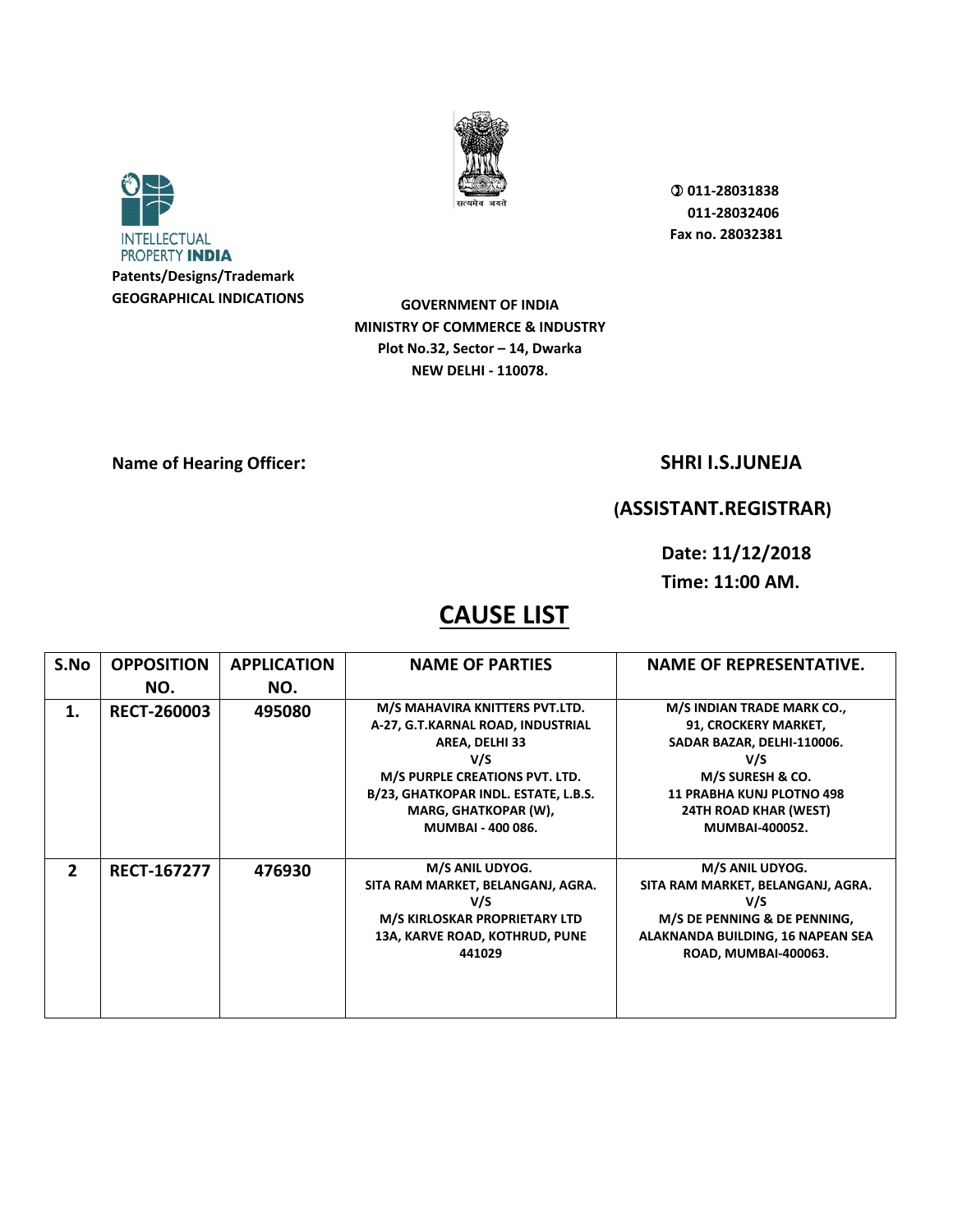| 3 | 190359           | 990410 | M/S USHA VARADARJAN                  | M/S AMARCHAND & MANGLDAS & SURESH        |
|---|------------------|--------|--------------------------------------|------------------------------------------|
|   |                  |        | <b>B-25 SARVODYA ENCLAVE</b>         | A.SHROFF & CO.,                          |
|   |                  |        | <b>NEW DELHI 110065</b>              | 216, OKHLA INDUSTRIAL ESTATE, PHASE-III, |
|   |                  |        | V/S                                  | <b>NEW DELHI-110020.</b>                 |
|   |                  |        | M/S NEXT RETAIL LTD.                 | V/S                                      |
|   |                  |        | DESFORD RD., ENDERBY, LEICESTER,     | M/S K & S PARTNERS,                      |
|   |                  |        | LE95AT, LEICESTERSHIRE,              | 109, SECTOR-44,                          |
|   |                  |        | U.K                                  | <b>GURGAON-122003.</b>                   |
|   |                  |        |                                      |                                          |
| Δ | <b>RECT-DEL-</b> | 359041 | M/S AJANTA ARTS COMPANY.             | M/S AJANTA ARTS COMPANY.                 |
|   | TR-142           |        | <b>B-96, KALKAJI NEW DELHI</b>       | <b>B-96, KALKAJI NEW DELHI</b>           |
|   |                  |        | V/S                                  | V/S                                      |
|   |                  |        | M/S AJANTA TRANSISTORS CLOCK MFG CO. | M/S SURESH & CO.,                        |
|   |                  |        | PRITHVIRAJ PLOT, MORBI-363641,       | 11, PRABHA KUNJ, PLOT NO.498,            |
|   |                  |        | <b>GUJRAT</b>                        | $24TH$ ROAD, KHAR (W)                    |
|   |                  |        |                                      | <b>MUMBAI-400052.</b>                    |
|   |                  |        |                                      |                                          |
|   |                  |        |                                      |                                          |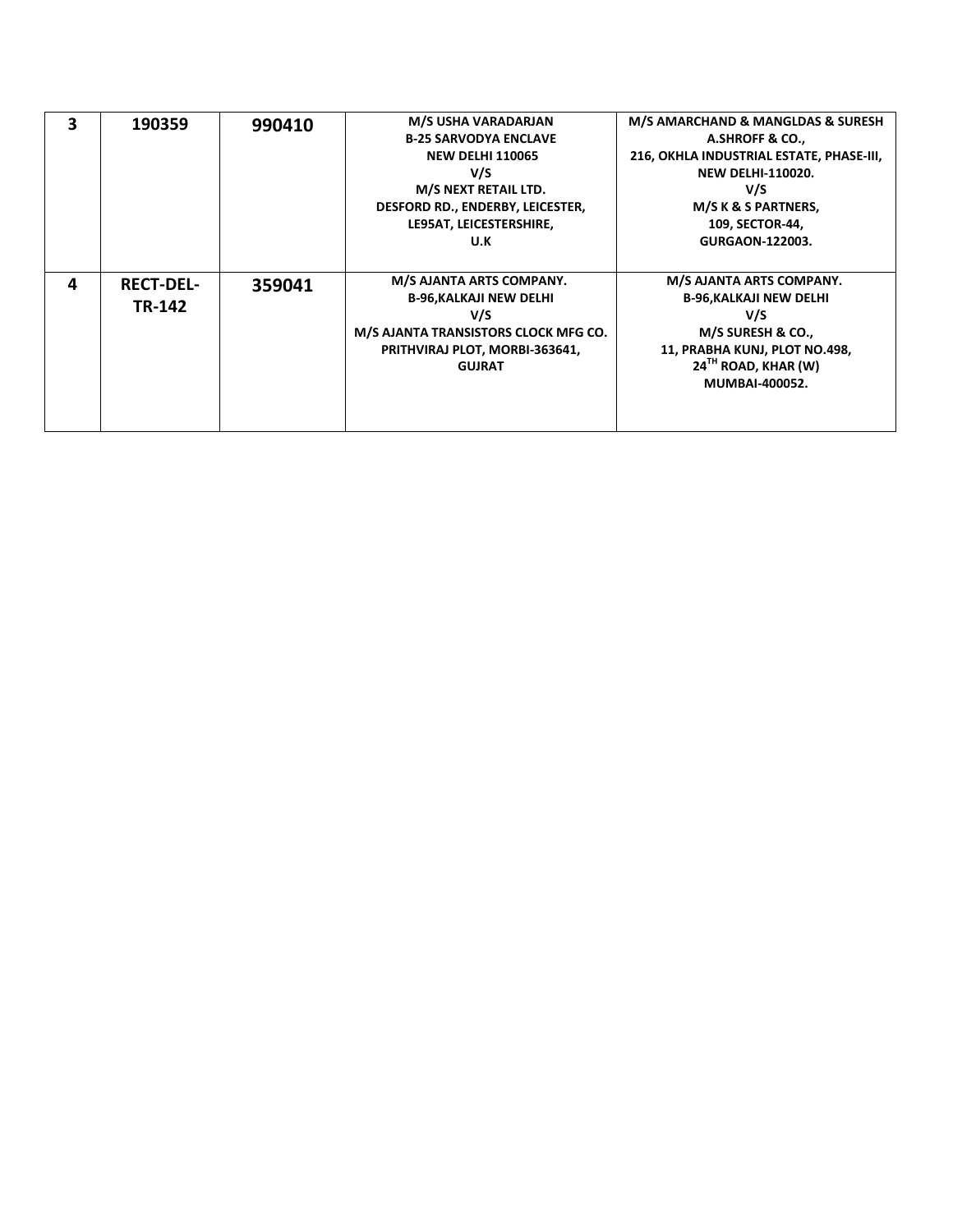



**GOVERNMENT OF INDIA MINISTRY OF COMMERCE & INDUSTRY Plot No.32, Sector – 14, Dwarka NEW DELHI - 110078.** 

### **Name of Hearing Officer:** SHRI I.S.JUNEJA

## **(ASSISTANT.REGISTRAR)**

**Date: 12/12/2018 Time: 11:00 AM.** 

| S.No           | <b>OPPOSITION</b>           | <b>APPLICATION</b> | <b>NAME OF PARTIES</b>                                                                                                                                                                                                          | <b>NAME OF REPRESENTATIVE.</b>                                                                                                                                                                                                                  |
|----------------|-----------------------------|--------------------|---------------------------------------------------------------------------------------------------------------------------------------------------------------------------------------------------------------------------------|-------------------------------------------------------------------------------------------------------------------------------------------------------------------------------------------------------------------------------------------------|
|                | NO.                         | NO.                |                                                                                                                                                                                                                                 |                                                                                                                                                                                                                                                 |
| 1.             | <b>DEL-T-</b><br>4323/85306 | 588057             | <b>M/S SUPER CASSETTES INDUSTRIES</b><br><b>LIMITED</b><br>A-289 OKHLA INDUSTRIAL AREA,<br>PHASE-I NEW DELHI 110020.<br>V/S<br>M/S ZEE TELEFILMS LTD.<br>135, CONTINENTAL BUILDING,<br>DR. ANNIE BESANT ROAD,<br><b>MUMBAI.</b> | M/S R.K. DEWAN & CO.<br>PODAR CHAMBERS, S.A. BRELVI ROAD,<br><b>FORT, MUMBAI - 400 001.</b><br>V/S<br>M/S PRATHIBA M.SINGH,<br>F-12, JANGPURA EXTN.,<br><b>NEW DELHI-110014.</b>                                                                |
| $\overline{2}$ | 232719                      | 904118             | M/S KHUBSONS ELECTRONICS.<br>KHUBSONS ELECTRONICS 545, LAJPAT RAI<br><b>MARKET, DELHI-110 006.</b><br>V/S<br>M/S PHENONMENON AGENTS LIMITED<br>146, ROBINSON ROAD, #01-01,<br><b>SINGAPORE, 068909</b>                          | M/S D-MARK REGISTRATION CO.<br>205/483 ESPLANADE ROAD CHANDNI<br><b>CHOWK DELHI 110006</b><br>V/S<br>M/S SHARDUL AMARCHAND MANGALDAS &<br>CO.<br><b>AMARCHAND TOWERS,</b><br>216, OKHLA INDUSTRIAL ESTATE-PHASE III,<br><b>NEW DELHI 110020</b> |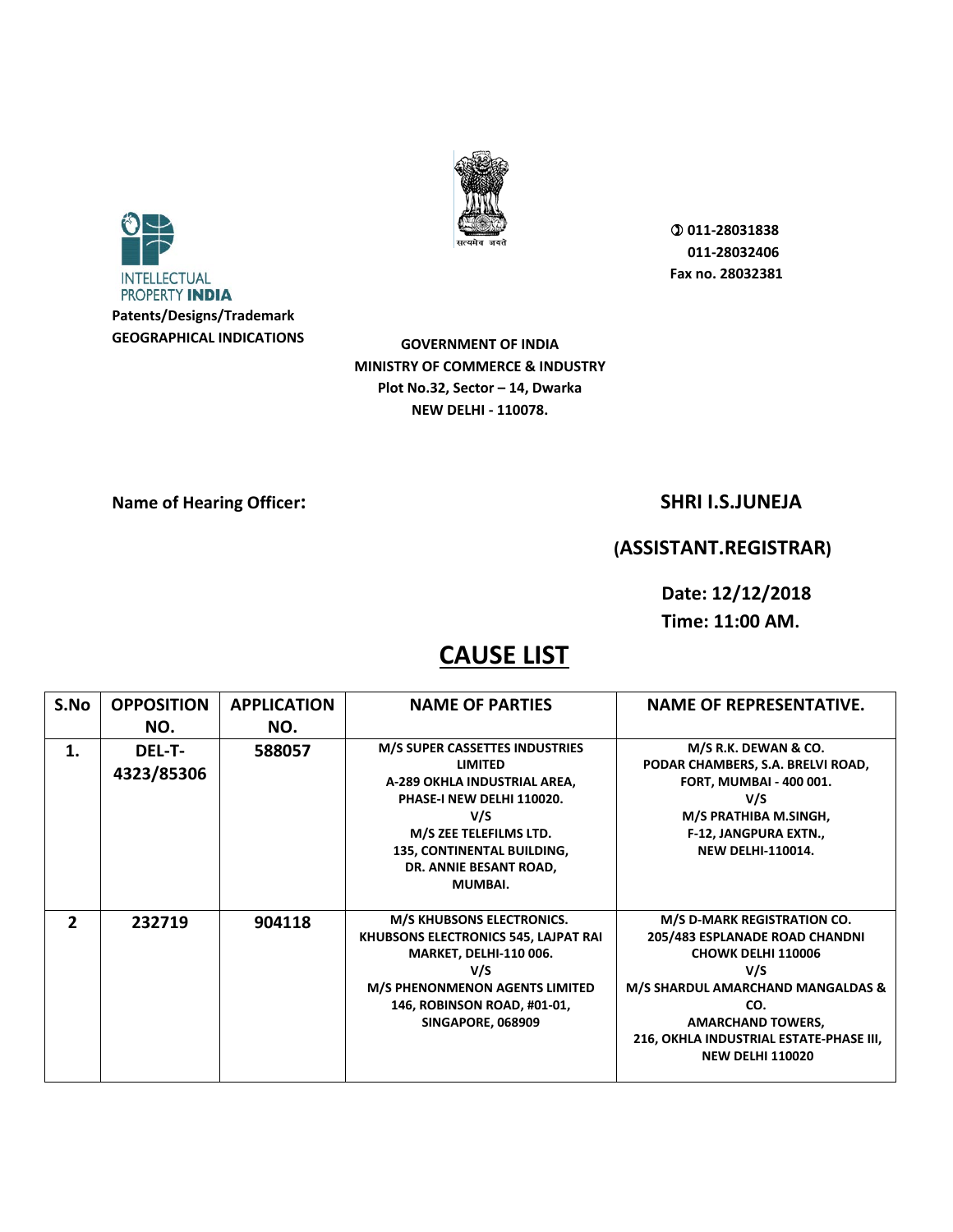| 3 | 171844 | 743779 | M/S DHL OPERATIONS B.V.             | M/S D. P. AHUJA & CO.                 |
|---|--------|--------|-------------------------------------|---------------------------------------|
|   |        |        | <b>GEBOUW OFFICE CENTRE, JOZEF</b>  | 53, SYED AMIR ALI AVENUE              |
|   |        |        | ISRAELSKADE 48G, 1072 SB AMSTERDAM, | <b>CALCUTTA - 700 019</b>             |
|   |        |        | <b>NETHERLANDS</b>                  | <b>INDIA</b>                          |
|   |        |        | V/S                                 | V/S                                   |
|   |        |        | M/S JUMBO WORLD HOLDING LIMITED     | <b>M/S W.S. KANE &amp; CO.,</b>       |
|   |        |        | SEA MEADOW HOUSE, BLACKBURNE        | SERVANTS OF INDIA SOCIETY'S BUILDING, |
|   |        |        | HIGHWAY (P.O. BOX 116), ROAD TOWN,  | <b>OPP. HURKISONDAS HOSPITAL,</b>     |
|   |        |        | TORTOLA, BRITISH VIRGIN INLANDS.    | SARDAR VALLABHBHAI PATEL ROAD,        |
|   |        |        |                                     | <b>MUMBAI-400004.</b>                 |
| 4 | 121502 | 912101 | M/S PERCOS INDIA PVT. LTD.          | M/S DK LALWANI & CO.,                 |
|   |        |        | A-143, VIVEK VIHAR, PHASE - I,      | 403, SHAKUNTALA BUILDING NEHRU PLACE, |
|   |        |        | <b>DELHI - 52.</b>                  | <b>NEW DELHI-110019.</b>              |
|   |        |        | V/S                                 | V/S                                   |
|   |        |        | <b>M/S NOVARTIS AG</b>              | M/S LALL LAHIRI & SALHOTRA,           |
|   |        |        | CH-4002, BASEL, SWITZERLAND.        | PLOT NO.B-28, SECTOR-32,              |
|   |        |        |                                     | <b>INSTITUTIONAL AREA,</b>            |
|   |        |        |                                     | <b>GURGAON-122001.</b>                |
|   |        |        |                                     |                                       |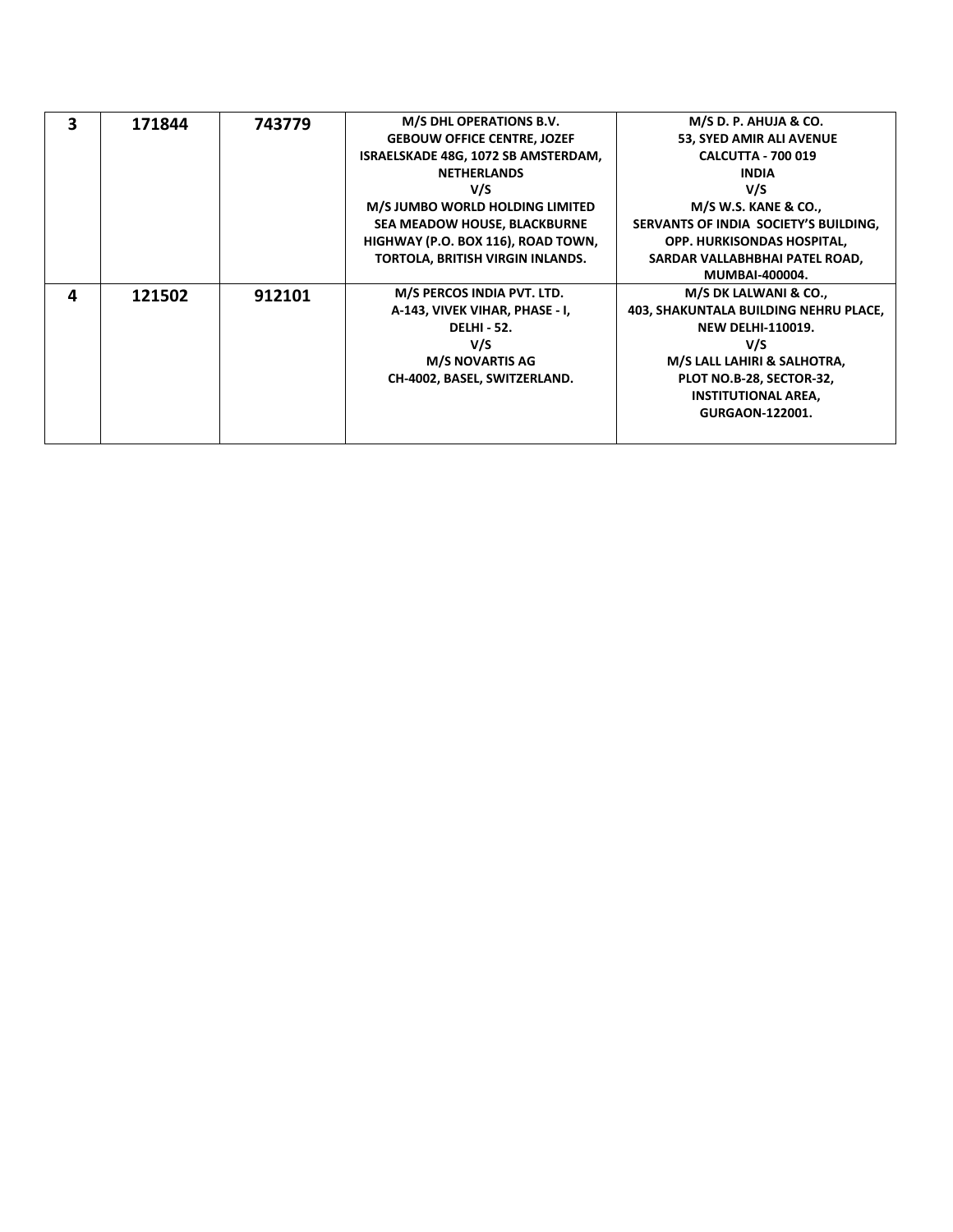



**GOVERNMENT OF INDIA MINISTRY OF COMMERCE & INDUSTRY Plot No.32, Sector – 14, Dwarka NEW DELHI - 110078.** 

**Name of Hearing Officer:** SHRI I.S.JUNEJA

## **(ASSISTANT.REGISTRAR)**

**Date: 13/12/2018 Time: 11:00 AM.** 

| S.No         | <b>OPPOSITION</b><br>NO.       | <b>APPLICATION</b><br>NO. | <b>NAME OF PARTIES</b>                                                                                                                                                                         | <b>NAME OF REPRESENTATIVE.</b>                                                                                                                                                                                         |
|--------------|--------------------------------|---------------------------|------------------------------------------------------------------------------------------------------------------------------------------------------------------------------------------------|------------------------------------------------------------------------------------------------------------------------------------------------------------------------------------------------------------------------|
| 1.           | <b>RECT-DEL</b><br>TR-67/54498 | 190649                    | M/S THE AVON CYCLES (PVT.) LIMITED<br>INDUSTRIAL AREA "B", LUDHIANA, PUNJAB<br><b>STATE</b><br>V/S<br>M/S GAZEBO INDUSTIRES LTD.<br>135, DR. ANNIE BESANT ROAD, WORLI,<br><b>MUMBAI-400018</b> | M/S MADAMSER & CO.<br>FLAT NO. E (GF), SAGAR APTS.,<br>6, TILAK MARG,<br><b>NEW DELHI-110001.</b><br>V/S<br>M/S D.KUMAR DHINGRA,<br>39, G.T. ROAD, MILLER GANJ,<br><b>LUDHIANA-141003</b>                              |
| $\mathbf{2}$ | 199877                         | 721545                    | M/S. SHYAMJI PRODUCTS.<br>17/123, VISHAKA PLACE, DARESI NO.2,<br>AGRA (U.P)<br>V/S<br>M/S. TEA BOARD, INDIA.<br>14, B.T.M. SARANI (BRABOURNE ROAD),<br>P.O.BOX NO.<br>2172 KOLKATA-700001.     | M/S. NATIONAL TRADE MARK CO.,<br>24, RAM MANDIR MARKET,<br>(OPP, ROXY TALKIES) HING KI MANDI,<br>AGRA-282003 (U.P)<br>V/S<br>M/S. K & S PARTNERS.<br>109, SECTOR 44, GURGAON 122003,<br><b>NATIONAL CAPITAL REGION</b> |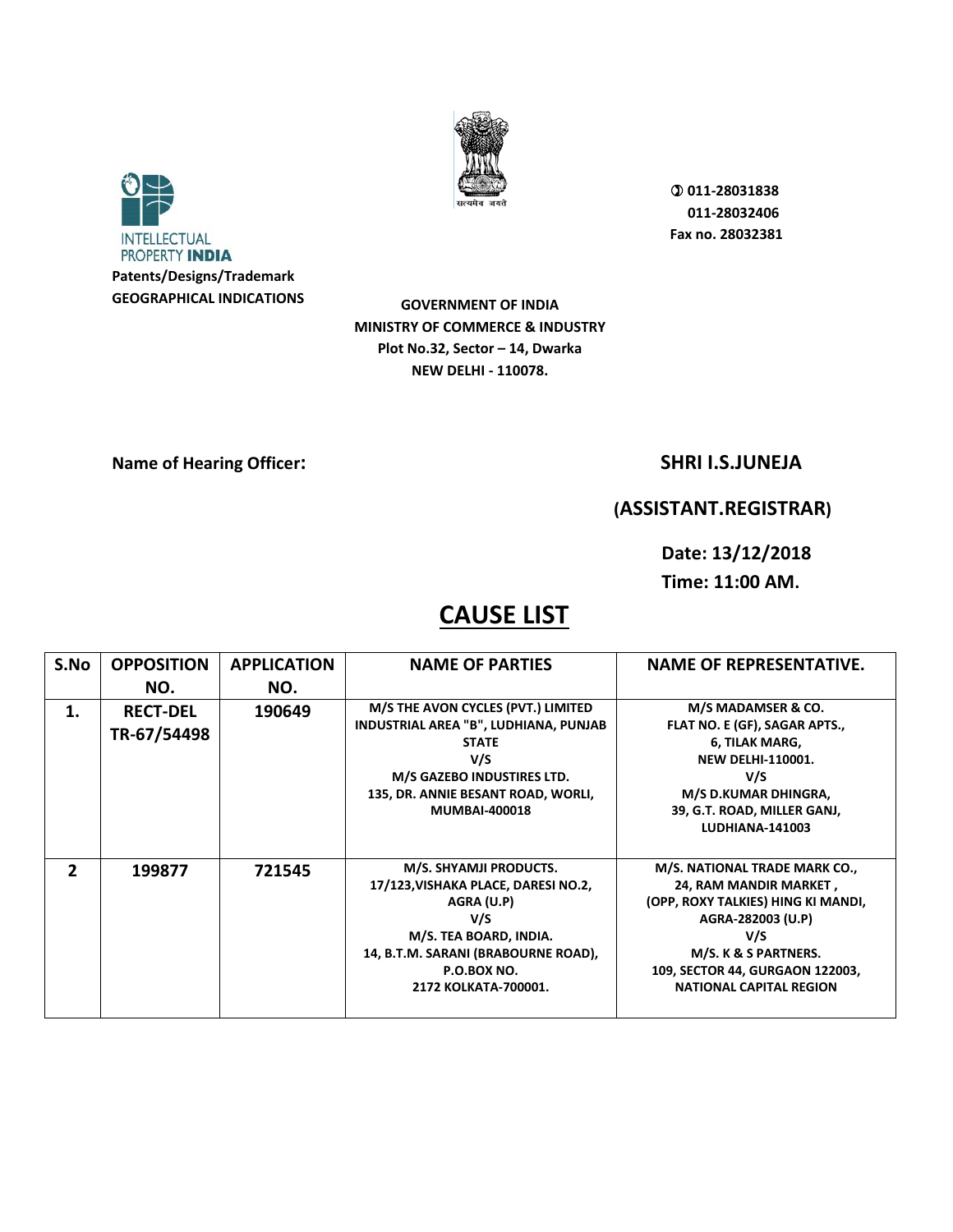| 3 | <b>RECT-DEL</b><br>TR-107/58214 | 367101 | M/S. ANUPAM INTERNATIONAL.<br>1238, BARA BAZAR, KASHMERE GATE,<br>DELHI 110 006.<br>V/S<br><b>M/S ANUPAM INDUSTRIES</b><br><b>104, GURU GOVIND SINGH INDUSTRIAL</b><br>ESTATE, GOREGAON (EAST),<br><b>MUMBAI-400063</b> | M/S VERMA REGISTRATION SERVICE.<br>159-E, KAMLA NAGAR, DELHI -110 007.<br>V/S<br>M/S ARJUN T. BHAGAT & CO.,<br>132/1, MODY STREET,<br>P.B. NO.1865,<br><b>FORT, MUMBAI-400001.</b>                                        |
|---|---------------------------------|--------|-------------------------------------------------------------------------------------------------------------------------------------------------------------------------------------------------------------------------|---------------------------------------------------------------------------------------------------------------------------------------------------------------------------------------------------------------------------|
| 4 | <b>RECT-209854</b>              | 715364 | M/S SWEEP PHARMACEUTICALS PRIVATE<br><b>LIMITED</b><br>F - 3380, RAJAJIPURAM, LUCKNOW - 226<br>017.<br>V/S<br>M/S UNI-LABS (INDIA) PVT. LTD.<br>#124, POONAMALLEE HIGH ROAD,<br>VELAPPANCHAVADI, CHENNAI.               | <b>M/S LONDON TRADE MARK.</b><br>1, ARYA SAMAJ MANDIR ROAD,<br><b>LUCKNOW - 226 018,</b><br>INDIA.<br>V/S<br>M/S N.KRISHNAMURTHY, ADVOCATE<br>PLOT NO.4 3RD ST, DEVARAJA NAGAR<br>EXTN, ANAKAPUTHUR,<br><b>CHENNAI.70</b> |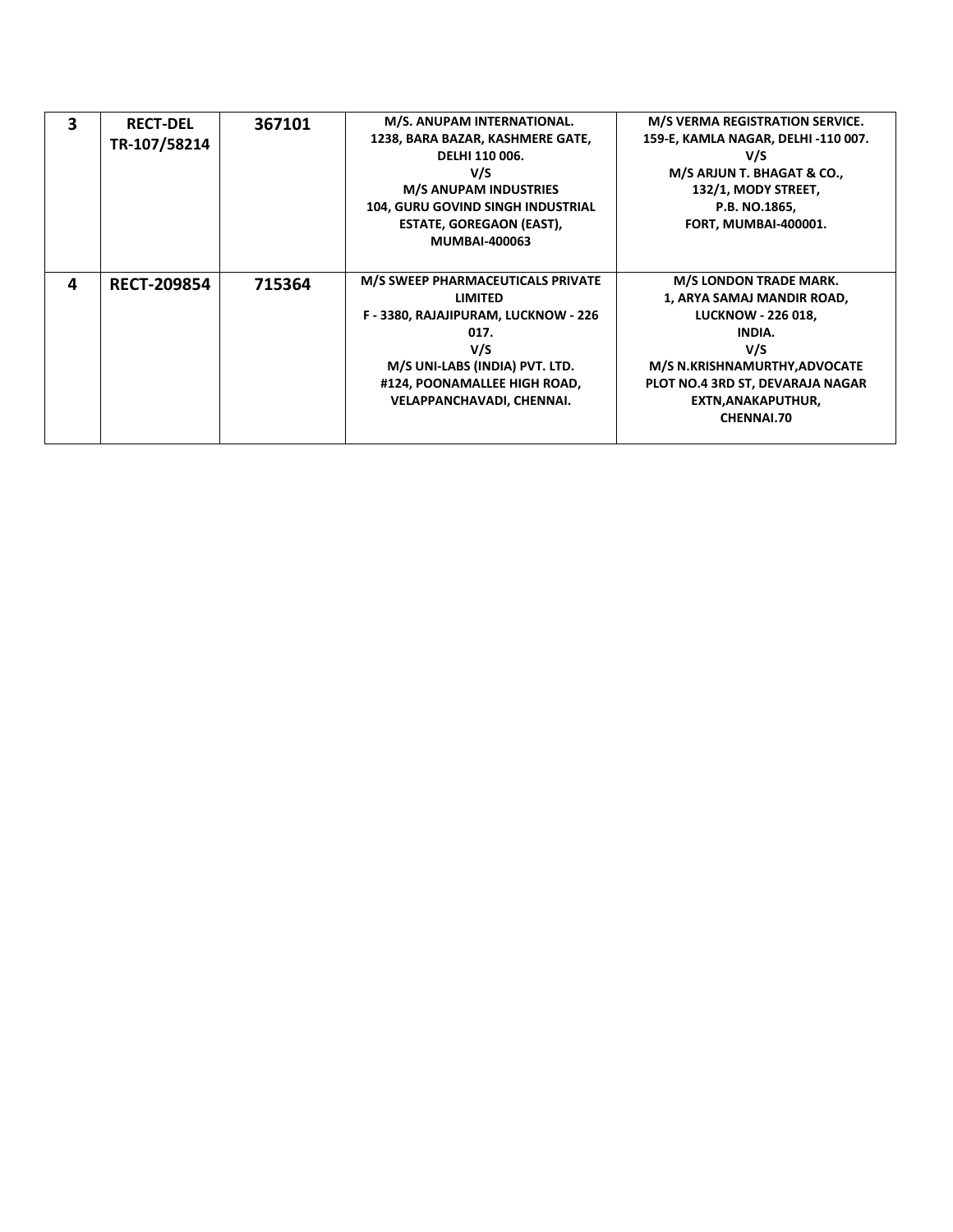



**GOVERNMENT OF INDIA MINISTRY OF COMMERCE & INDUSTRY Plot No.32, Sector – 14, Dwarka NEW DELHI - 110078.** 

**Name of Hearing Officer:** SHRI I.S.JUNEJA

## **(ASSISTANT.REGISTRAR)**

**Date: 17/12/2018 Time: 11:00 AM.** 

| S.No           | <b>OPPOSITION</b> | <b>APPLICATION</b> | <b>NAME OF PARTIES</b>                                                                                                                                                                                                                                    | <b>NAME OF REPRESENTATIVE.</b>                                                                                                                                                                    |
|----------------|-------------------|--------------------|-----------------------------------------------------------------------------------------------------------------------------------------------------------------------------------------------------------------------------------------------------------|---------------------------------------------------------------------------------------------------------------------------------------------------------------------------------------------------|
|                | NO.               | NO.                |                                                                                                                                                                                                                                                           |                                                                                                                                                                                                   |
| 1.             | 173374            | 1176917            | M/S NEW GAYZEL PHARMACEUTICALS,<br>MIE, BAHADURGARH, HARYANA.<br>V/S<br>M/S HELSINN HEALTHCARE SA.<br>VIA PIAN SCAIROLA, 6912, PAZZALLO,<br><b>SWITZERLAND</b>                                                                                            | M/S NEW GAYZEL PHARMACEUTICALS,<br>MIE, BAHADURGARH, HARYANA.<br>V/S<br>M/S LALL LAHIRI & SALHOTRA,<br>PLOT NO.B-28, SECTOR-32,<br><b>INSTUTUTIONAL AREA,</b><br><b>GURGAON-122001.</b>           |
| $\mathfrak{p}$ | 204581            | 1189385            | M/S DR. MOREPEN LIMITED<br>220, ANTRIKSH BHAWAN, 22, K. G. MARG,<br><b>NEW DELHI - 110 001, INDIA.</b><br>V/S<br>M/S THE BRIHAN MAHARASHTRA SUGAR<br><b>SYNDICATE LTD</b><br><b>GONDHE TALUKA-IGATPURI,</b><br>DIST NASIK,<br><b>STATE OF MAHARASHTRA</b> | <b>M/S LALJI ADVOCATES</b><br>A - 48, (LALJI HOUSE) YOJNA VIHAR,<br>DELHI-110092.<br>V/S<br>M/S SURESH & CO.<br>1, PRABHA KUNJ, PLOT NO. 498,<br>24TH ROAD, KHAR (W),<br><b>MUMBAI - 400 052.</b> |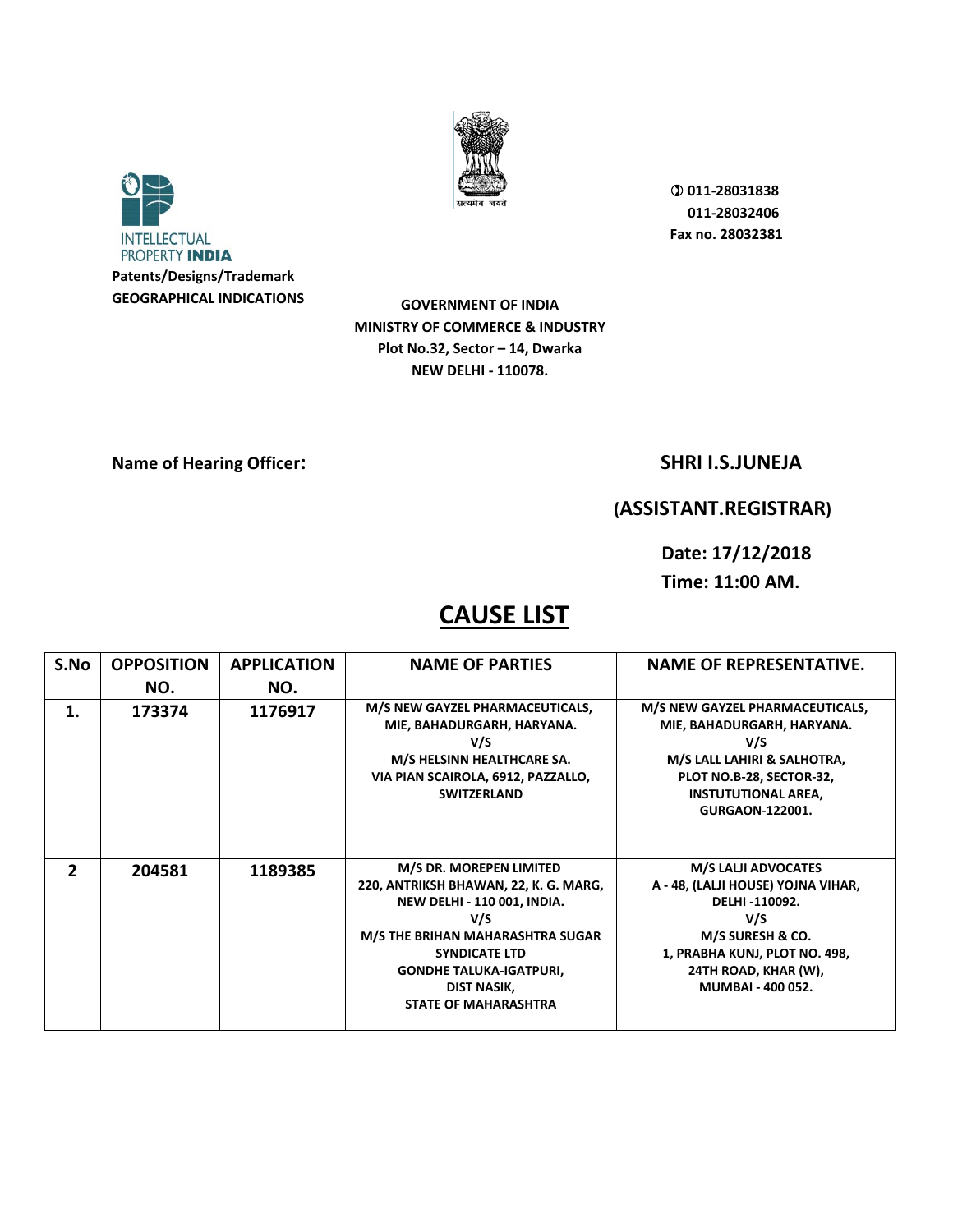| 3 | 182300 | 1123115 | <b>M/S SAGAR ENTERPRISES</b><br>K-1733, JAHANGIR PURI, DELHI-33<br>V/S<br>M/S HONEYWELL INTERNATIONAL INC.<br>STATE OF DELAWARE, USA, 101,<br><b>COLUMBIA RD., MORRISTOWN, NEW</b><br><b>JERSEY 07962, USA.</b> | <b>VERMA REGISTRATION SERVICE.</b><br>E-133, KAMLA NAGAR, DELHI - 110 007.<br>V/S<br>M/S K & S PARTNERS,<br>BK HOUSE PLOT NO.109,<br>SECTOR-44,<br><b>GURGAON-122003.</b>                                                       |
|---|--------|---------|-----------------------------------------------------------------------------------------------------------------------------------------------------------------------------------------------------------------|---------------------------------------------------------------------------------------------------------------------------------------------------------------------------------------------------------------------------------|
| Δ | 240035 | 801626  | M/S SHIVA TOBACCO COMPANY.<br><b>NOVELTY ROAD, AMBALA CITY,</b><br><b>HARYANA</b><br>V/S<br><b>M/S ANSUL INDUSTRIES</b><br>6, EAST END ENCLAVE, RADHU PALACE<br><b>ROAD, DELHI-110092</b>                       | <b>M/S GURVINDER SINGH &amp; ASSOCIATES</b><br>1/7187 STREET NO 2, SHIVAJI PARK,<br>SHAHDARA DELHI 110032.<br>V/S<br><b>M/S DELHI REGISTRATION SERVICES</b><br>85/86, GADODIA MARKET,<br>KHARI BAOLI,<br><b>DELHI - 110 006</b> |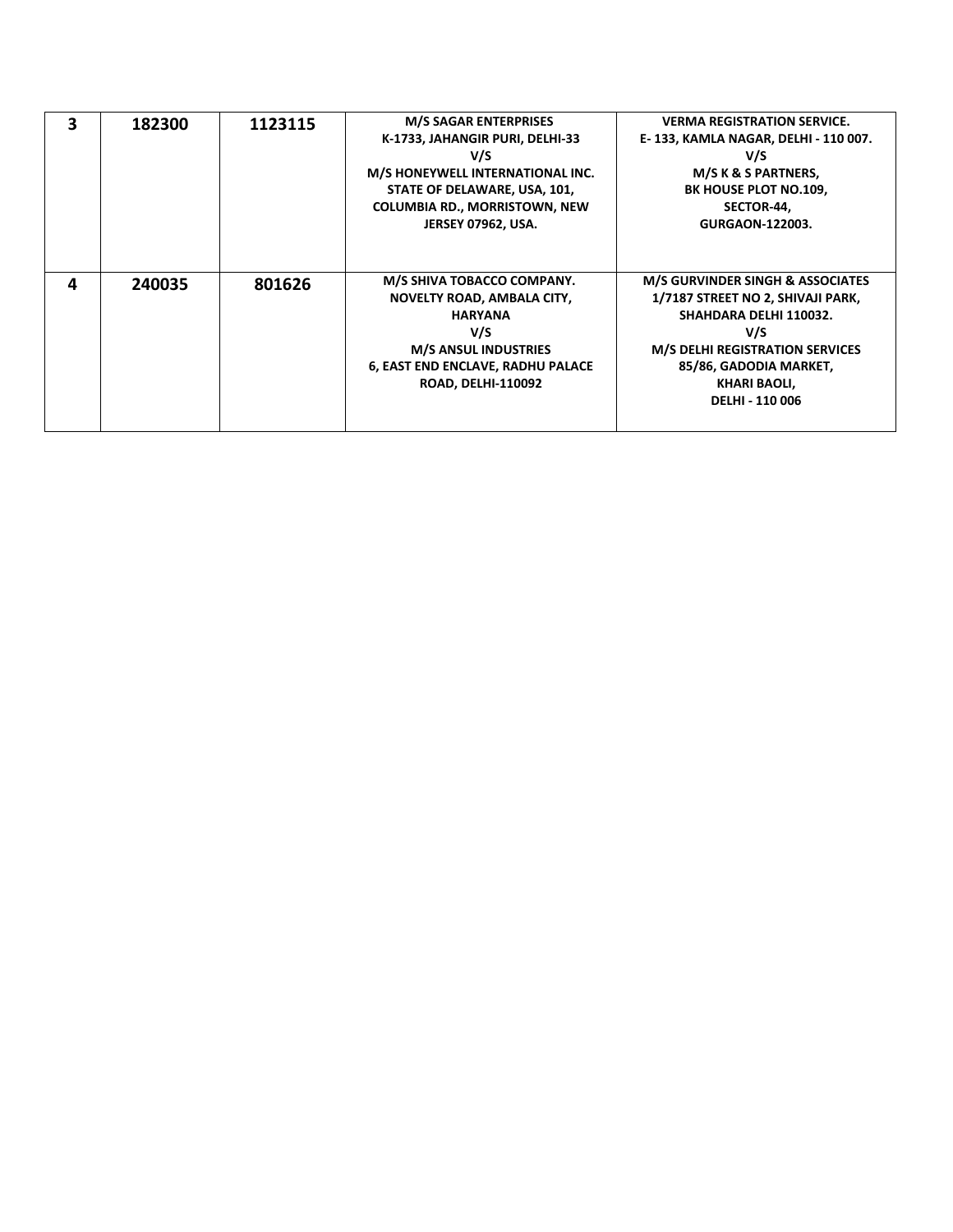



**GOVERNMENT OF INDIA MINISTRY OF COMMERCE & INDUSTRY Plot No.32, Sector – 14, Dwarka NEW DELHI - 110078.** 

### **Name of Hearing Officer:** SHRI I.S.JUNEJA

### **(ASSISTANT.REGISTRAR)**

**Date: 18/12/2018** 

**Time: 11:00 AM.** 

| S.No         | <b>OPPOSITION</b> | <b>APPLICATION</b> | <b>NAME OF PARTIES</b>                                                                                                                                                                                                  | <b>NAME OF REPRESENTATIVE.</b>                                                                                                                                                                                                     |
|--------------|-------------------|--------------------|-------------------------------------------------------------------------------------------------------------------------------------------------------------------------------------------------------------------------|------------------------------------------------------------------------------------------------------------------------------------------------------------------------------------------------------------------------------------|
|              | NO.               | NO.                |                                                                                                                                                                                                                         |                                                                                                                                                                                                                                    |
| 1.           | 189369            | 1123233            | M/S SAT NARAIN GUPTA<br>2134- NAI BASTI NARELA MANDI DELHI-40<br>V/S<br>M/S KRBL LTD.<br>5190, LAHORI GATE, DELHI.                                                                                                      | M/S WORLDWIDE REGISTRATION BUREAU.<br>60/30, NEW ROHTAK ROAD, KAROL BAGH,<br><b>NEW DELHI-110 005.</b><br>V/S<br><b>M/S DELHI REGISTRATION SERVICES</b><br>85/86, GADODIA MARKET,<br><b>KHARI BAOLI,</b><br><b>DELHI - 110 006</b> |
| $\mathbf{z}$ | 729646            | 1180617            | <b>M/S CHEF &amp; BUTLER</b><br>QUIT OFFICE NO. 6, (GROUND FLOOR),<br>OPP. KHUKHRAIN BHAWAN,<br>SECTOR 35 A, CHANDIGARH.<br>V/S<br>M/S SHALIMAR CHEMICAL WORKS LIMITED<br>92 E, ALIPORE ROAD,<br><b>KOLKATA -700027</b> | M/S S. K. MARWAH.<br>3290, SECTOR -24 D,<br><b>CHANDIGARH - 160 023.</b><br>V/S<br>M/S TRADE MARK REGISTRATION BUREAU.<br>1, NETAJI SUBHAS ROAD,<br>KOLKATA - 700 001, INDIA.P. BOX NO. 2391<br>GPO.                               |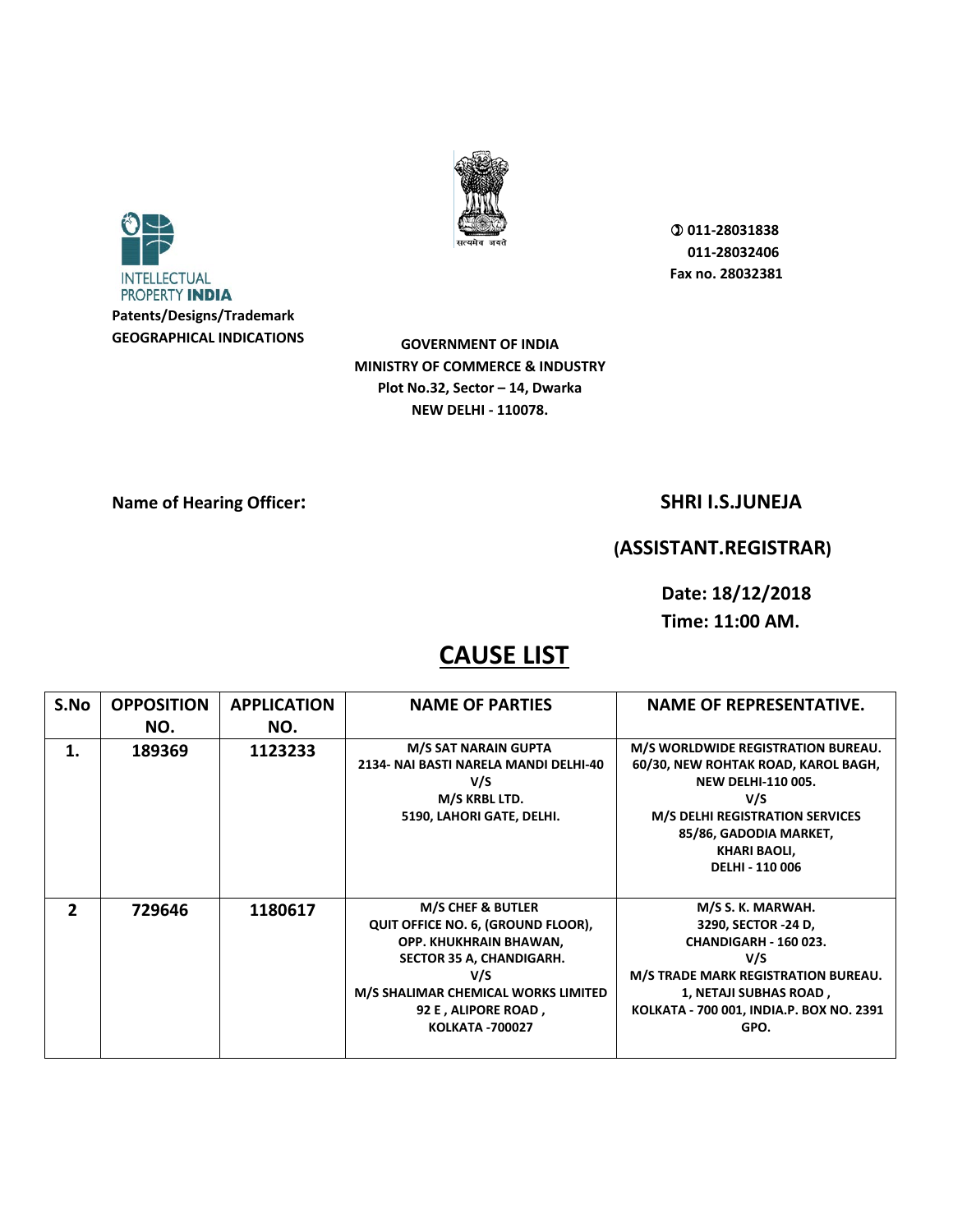| $\overline{\mathbf{3}}$ | 173878 | 1182864 | M/S.GOD GIFT LABORATORY (P) LTD.            | M/S MADAMSER & CO.                         |
|-------------------------|--------|---------|---------------------------------------------|--------------------------------------------|
|                         |        |         | 205, H S I D C, KUNDLI, PHASE-2,            | FLAT NO. E (GF), SAGAR APTS.,              |
|                         |        |         | KUNDLI, SONEPAT,                            | 6, TILAK MARG, NEW DELHI-110001.           |
|                         |        |         | (HARYANA).                                  | V/S                                        |
|                         |        |         | V/S                                         | <b>M/S REMFRY AND SAGAR</b>                |
|                         |        |         | M/S AVENTIS PHARMA DEUTSCHLAND              | <b>REMFRY HOUSE AT THE MILLENIUM PLAZA</b> |
|                         |        |         | <b>GMBH</b>                                 | SECTOR 27,                                 |
|                         |        |         | <b>BRUNINGSTRASSE 50, D-65926 FRANKFURT</b> | <b>GURGAON-122002 NCR</b>                  |
|                         |        |         | AM MAIN, GERMANY.                           |                                            |
|                         |        |         |                                             |                                            |
|                         |        |         |                                             |                                            |
| 4                       |        |         | M/S PARTAP ENGINEERS.                       | M/S MAHTTA & CO.                           |
|                         | 238470 | 1182396 | <b>BHAGWAN CHOWK, GILL ROAD,</b>            | 43 - B/3, MAHTTA HOUSE,                    |
|                         |        |         | LUDHIANA.                                   | UDHAM SINGH NAGAR, LUDHIANA - 141          |
|                         |        |         | V/S                                         | 001, (PUNJAB).                             |
|                         |        |         | <b>M/S SAMEER UDYOG</b>                     | V/S                                        |
|                         |        |         | KHASRA NO. 38, GALI NO.1, VILLAGE           | <b>M/S DELHI REGISTRATION SERVICES</b>     |
|                         |        |         | DABRI, PALAM ROAD, NEW DELHI-45             | 85/86, GADODIA MARKET,                     |
|                         |        |         |                                             | <b>KHARI BAOLI,</b>                        |
|                         |        |         |                                             | <b>DELHI - 110 006</b>                     |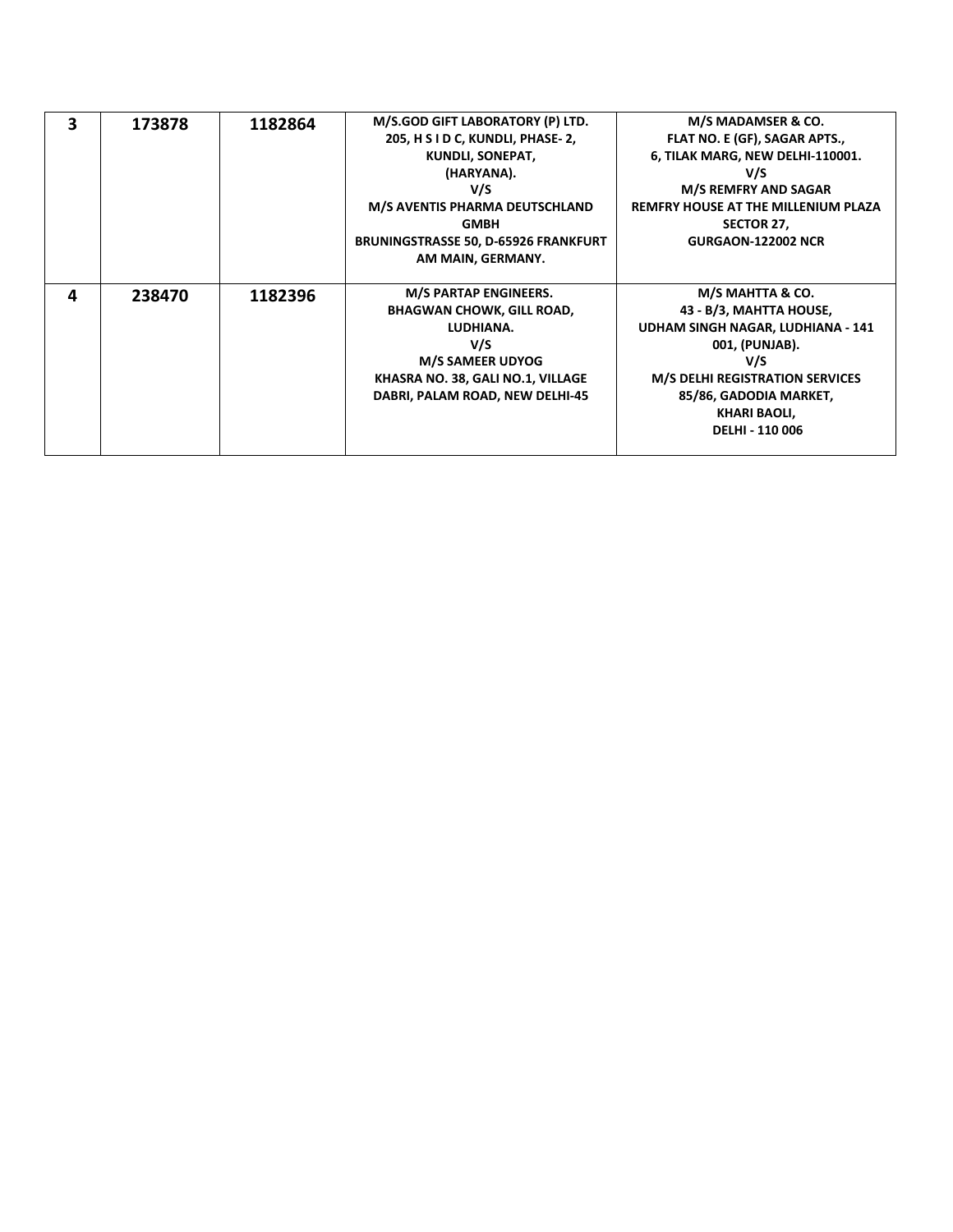



**GOVERNMENT OF INDIA MINISTRY OF COMMERCE & INDUSTRY Plot No.32, Sector – 14, Dwarka NEW DELHI - 110078.** 

**Name of Hearing Officer:** SHRI I.S.JUNEJA

## **(ASSISTANT.REGISTRAR)**

**Date: 19/12/2018 Time: 11:00 AM.** 

| S.No           | <b>OPPOSITION</b> | <b>APPLICATION</b> | <b>NAME OF PARTIES</b>                                                                                                                                                                      | <b>NAME OF REPRESENTATIVE.</b>                                                                                                                                                                                              |
|----------------|-------------------|--------------------|---------------------------------------------------------------------------------------------------------------------------------------------------------------------------------------------|-----------------------------------------------------------------------------------------------------------------------------------------------------------------------------------------------------------------------------|
|                | NO.               | NO.                |                                                                                                                                                                                             |                                                                                                                                                                                                                             |
| 1.             | 169178            | 1123416            | M/S SOURABH AGRO FOODS PROCESSING<br><b>UNIT</b><br>DISTT. SAMBA J.& K<br>V/S<br><b>M/S GAURAV EXPORTS</b><br>5195, LAHORI GATE, NAYA BAZAR,<br>DELHI-6                                     | M/S MAHTTA & CO.<br>43 - B/3, MAHTTA HOUSE, UDHAM SINGH<br>NAGAR, LUDHIANA - 141 001, (PUNJAB).<br>V/S<br><b>M/S DELHI REGISTRATION SERVICES</b><br>85/86, GADODIA MARKET,<br><b>KHARI BAOLI,</b><br><b>DELHI - 110 006</b> |
| $\overline{2}$ | 205529            | 1106159            | <b>M/S AMAR ENTERPRISES</b><br>B-XXII-2559, DASHMESH NAGAR, ST. NO.<br>14, GILL ROAD, LUDHIANA (PB.).<br>V/S<br>M/S SIPPY FILMS PVT. LTD.<br>3-G, NAAZ BUILDING, LAMINGTON ROAD,<br>MUMBAI. | M/S MAHTTA & CO.<br>43 - B/3, MAHTTA HOUSE,<br>UDHAM SINGH NAGAR, LUDHIANA - 141<br>001, (PUNJAB).<br>V/S<br>M/S MANOJ G. MENDA,<br>6/7, SORAB BHARUCHA ROAD,<br>COLABA,<br><b>MUMBAI-400005</b>                            |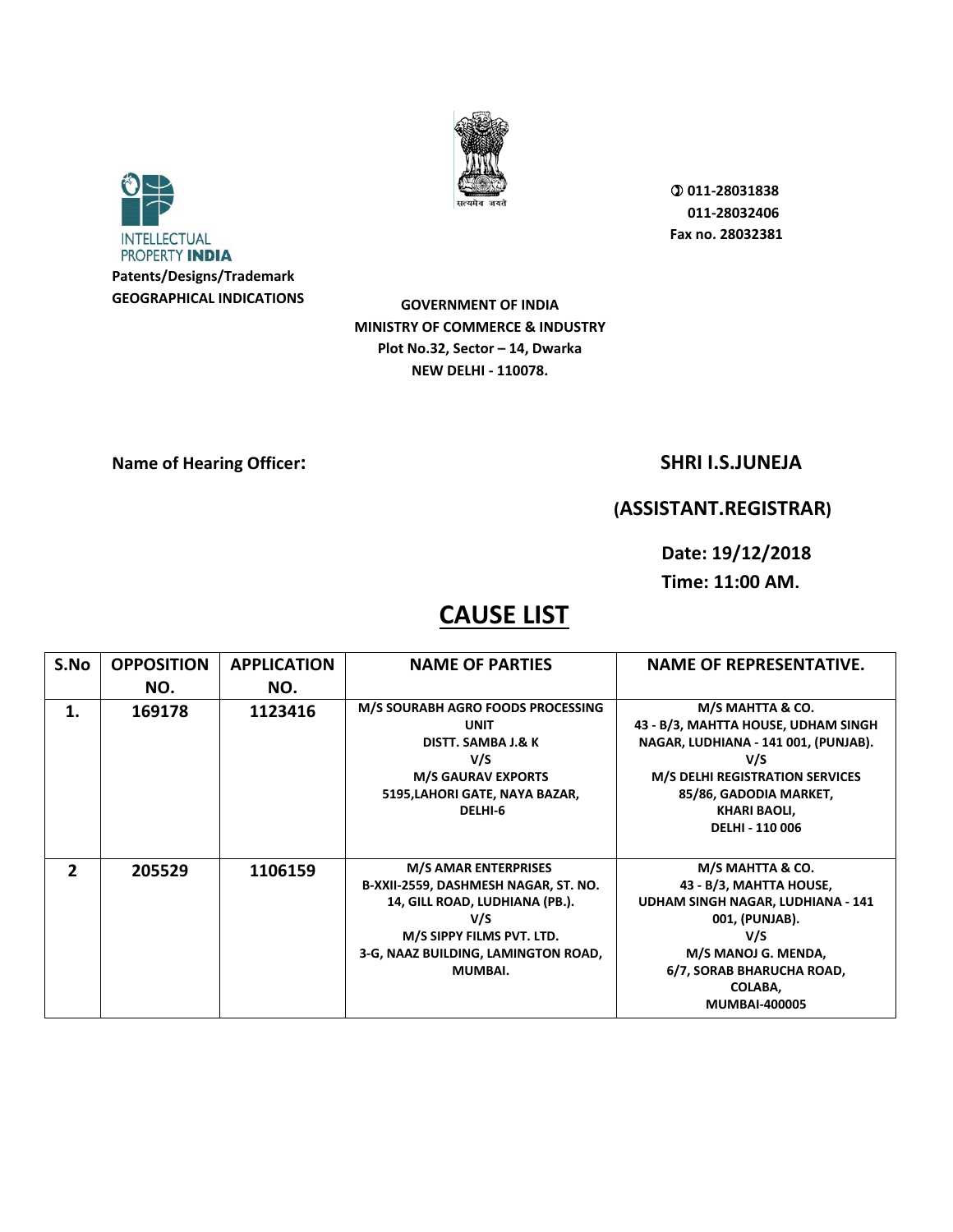| 3 | 710173 | 1187420 | M/S GAUTAM KUMAR BURMAN,<br>B 27/79, A - 1, DURGAKUND ROAD,<br>VARANASI, U. P.<br>V/S<br><b>M/S SARDAR PHARMACEUTICALS</b><br><b>GANESH RAM NAGAR,</b><br>RAIPUR-492001, C.G.                            | M/S DK LALWANI & CO.,<br><b>403 SHAKUNTALA BUILDING,</b><br>59, NEHRU PLACE,<br><b>NEW DELHI-110019.</b><br>V/S<br>M/S THAKUR & CO.<br>5/19, JOGANI INDL. COMPLEX, GR. FLOOR,<br>V. N. PURAV MARG, SION-<br>CHUNABHATTI(EAST),<br><b>MUMBAI-400 022</b> |
|---|--------|---------|----------------------------------------------------------------------------------------------------------------------------------------------------------------------------------------------------------|---------------------------------------------------------------------------------------------------------------------------------------------------------------------------------------------------------------------------------------------------------|
| 4 | 229989 | 713103  | <b>M/S FRONTIER BAKERY</b><br>124, DESH BANDHU GUPTA MARKET,<br>AJMAL KHAN RD., KAROL BAGH, NEW<br>DELHI-110005.<br>V/S<br>M/S FRONTIER BISCUIT PVT. LTD.<br>C-35/10, LAWRENCE ROAD IND. AREA,<br>DELHI. | M/S CHADHA & CHADHA, ADVOCATES,<br><b>F-46, HIMALAYA HOUSE,</b><br>23 KASTURBA GANDHI MARG,<br><b>NEW DELHI - 110 001".</b><br>V/S<br>M/S ASHOKA TRADE MARKS CO.<br>4, CENTRAL LANE, BENGALI MARKET,<br><b>NEW DELHI-110001.</b>                        |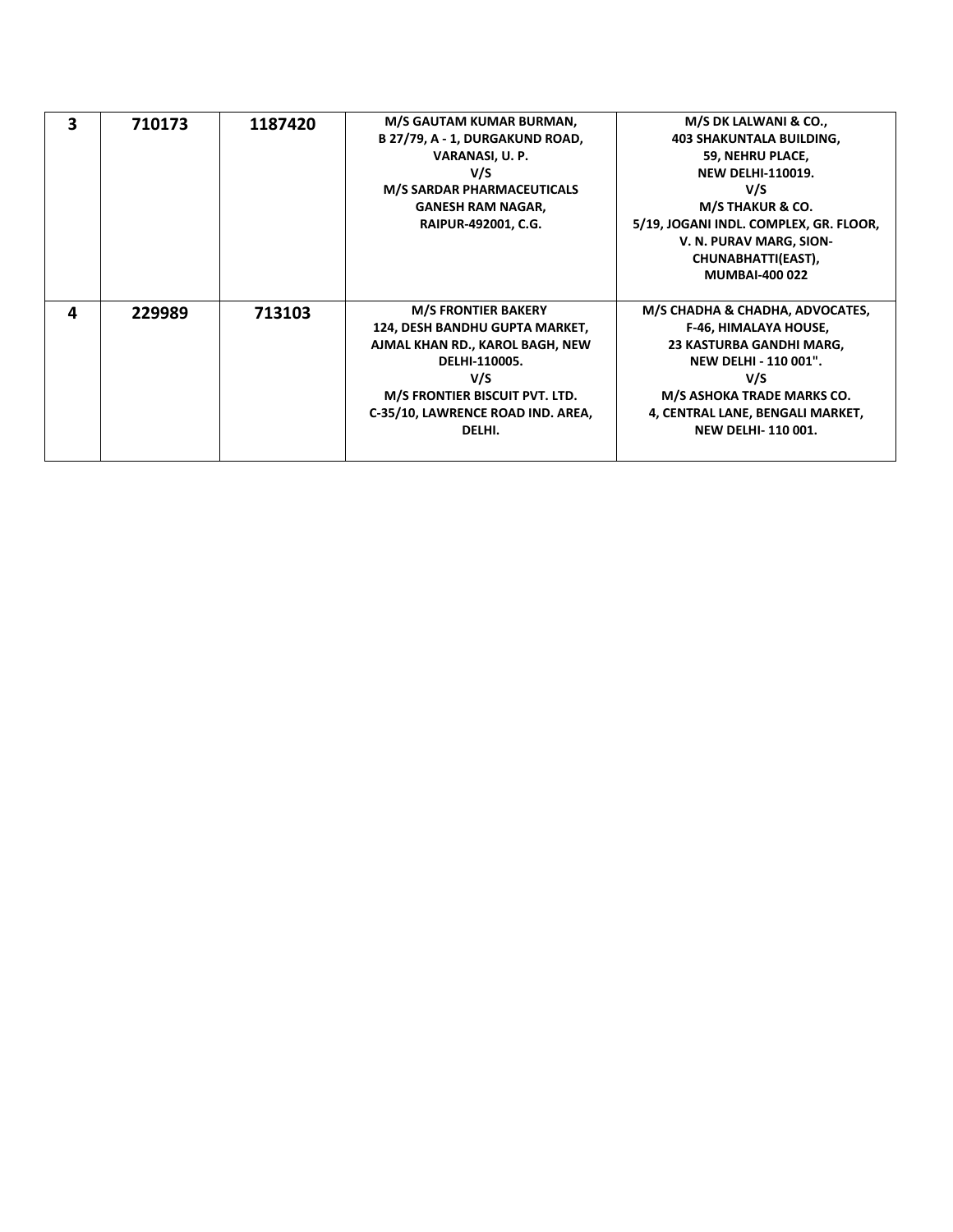



**GOVERNMENT OF INDIA MINISTRY OF COMMERCE & INDUSTRY Plot No.32, Sector – 14, Dwarka NEW DELHI - 110078.** 

### **Name of Hearing Officer:** SHRI I.S.JUNEJA

### **(ASSISTANT.REGISTRAR)**

**Date: 20/12/2018** 

**Time: 11:00 AM.** 

| S.No           | <b>OPPOSITION</b> | <b>APPLICATION</b> | <b>NAME OF PARTIES</b>                                                                                                                                                                          | <b>NAME OF REPRESENTATIVE.</b>                                                                                                                                                                                                                                               |
|----------------|-------------------|--------------------|-------------------------------------------------------------------------------------------------------------------------------------------------------------------------------------------------|------------------------------------------------------------------------------------------------------------------------------------------------------------------------------------------------------------------------------------------------------------------------------|
|                | NO.               | NO.                |                                                                                                                                                                                                 |                                                                                                                                                                                                                                                                              |
| 1.             | 716748            | 652949             | M/S MOUNT SHIVALIK IND.LTD.<br>PRABHAT KIRAN, 3RD FLOOR, 17-RAJINDRA<br>PLACE, NEW DELHI-110008.<br>V/S<br>M/S MOHAN MEAKIN LIMITED<br>SOLAN BREWERY, SHIMLA HILLS,<br><b>HIMACHAL PREDESH,</b> | M/S ANAND & ANAND.<br>1 JAIPUR ESTATE, NIZAMUDDIN EAST,<br><b>NEW DELHI - 110 013.</b><br>V/S<br>M/S ROMESH CHADHA & CO.<br>1, ARYA SAMAJ MANDIR ROAD,<br><b>LUCKNOW - 226 018,</b>                                                                                          |
| $\overline{2}$ | 172036            | 523958             | M/S DELHI TOBACCO HOUSE.<br>375 NAYA BANS,<br>DELHI <sub>6</sub> .<br>V/S<br>M/S SHAKTI ZARDA FACTORY (I) PVT.LTD.<br>C-9/24, YAMUNA VIHAR,<br>DELHI-110053.                                    | M/S THE APEX COMPANY.<br>1026/21-23, 2ND FLOOR GAGREANA HOUSE,<br><b>GALI TELIYAN TILAK BAZAR,</b><br>DELHI-110006.<br>V/S<br><b>M/S MINE &amp; YOUNG</b><br><b>CHAMBER NO.467, LAWYERS CHAMBER</b><br><b>BLOCK HIGH COURT OF DELHI, SHER SHAH</b><br>ROAD, NEW DELHI-110003 |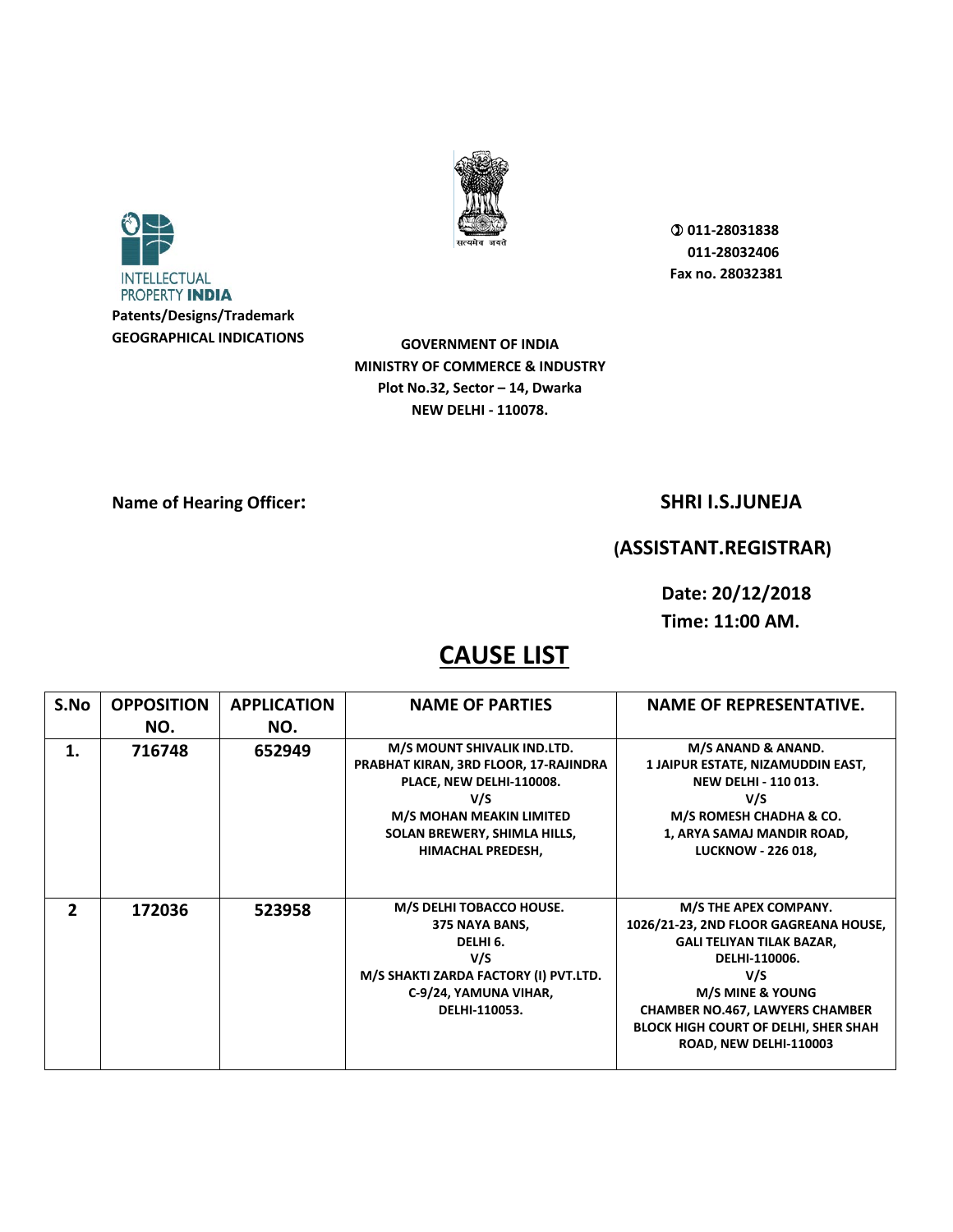| 3 | 208466 | 929619 | M/S TARLOCHAN SINGH JASPINDER SINGH<br>KATRA KARAN SINGH,<br><b>AMRITSAR 143 006</b><br>V/S<br><b>M/S SHEWARAM RAJKUMAR</b><br>794, JAGRATI NAGAR, LOHA MANDI,<br><b>INDORE (M.P)</b>                                            | M/S INDIAN TRADE MARKS CO.<br>91, CROCKERY MARKET, SADAR BAZAR,<br><b>DELHI - 110 006, INDIA.</b><br>V/S<br>M/S G.S. RIHJWANI & CO.,<br>2, SAINATH PLAZA, UPPER<br><b>GROUND FLOOR, MULUND (W),</b><br><b>MUMBAI-400 080.</b> |
|---|--------|--------|----------------------------------------------------------------------------------------------------------------------------------------------------------------------------------------------------------------------------------|-------------------------------------------------------------------------------------------------------------------------------------------------------------------------------------------------------------------------------|
| Δ | 128436 | 939652 | <b>M/S SURAJ ENTERPRISES</b><br>2069/3 CHAN INDARA, BHAGIRATH PLACE,<br>DELHI-110006.<br>V/S<br>M/S J.M.D. ELECTRIC INDUSTRY<br>ROOM NO.5 & 6, OPP B. K. NO.587, NEAR<br>VICKY RAJ COMPOUND, O.T.SECTION,<br><b>ULHASNAGAR-2</b> | <b>LALII ADVOCATES</b><br>A - 48, (LALJI HOUSE) YOJNA VIHAR, DELHI -<br>110092.<br>V/S<br>M/S G.S. RIJHWANI & CO.<br>2, SAINTH PLAZA, UPPER GROUND FLOOR,<br>J.N ROAD, NEAR RAILWAY STN, MULUND (W)<br>MUMBAI-400080.         |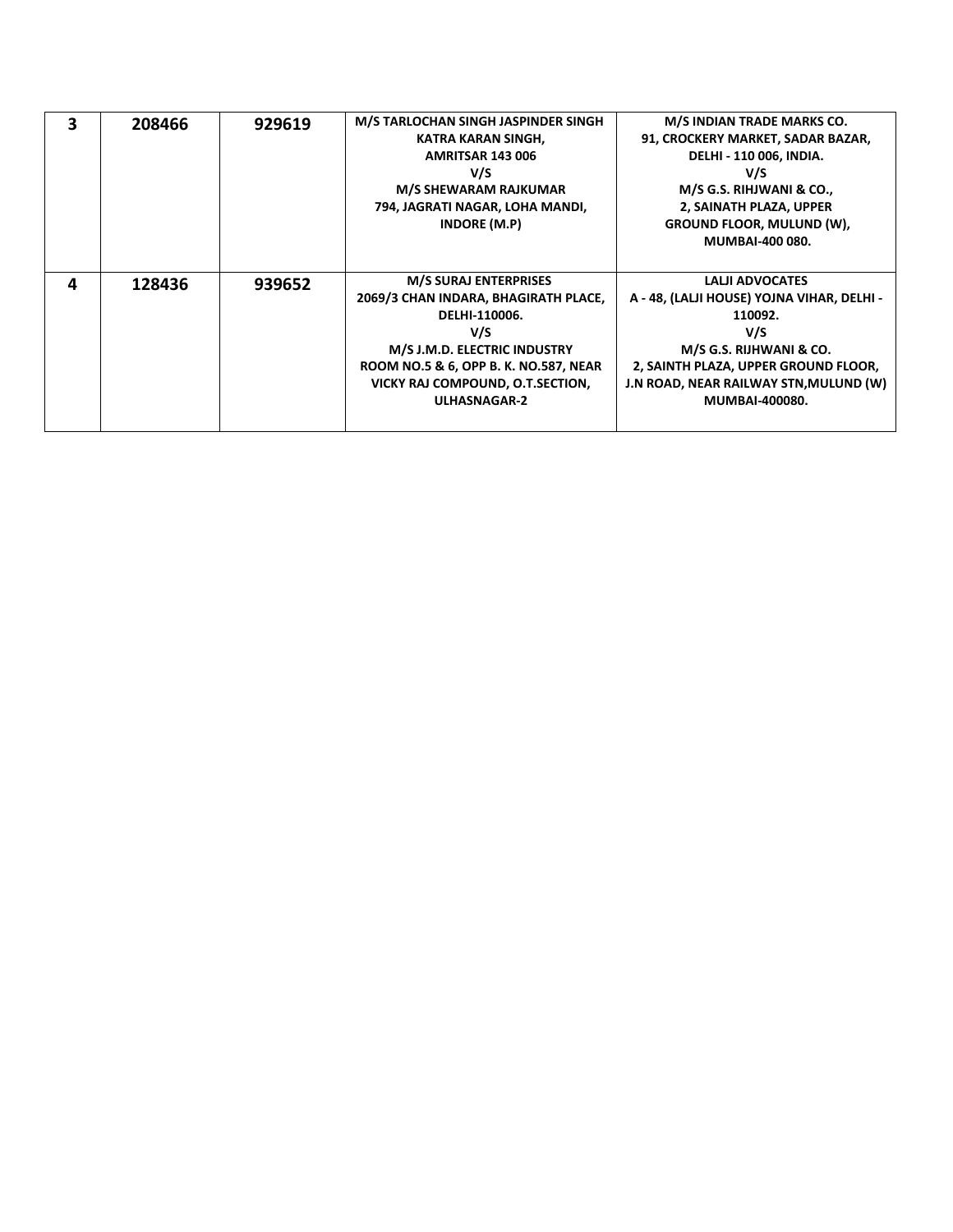



**GOVERNMENT OF INDIA MINISTRY OF COMMERCE & INDUSTRY Plot No.32, Sector – 14, Dwarka NEW DELHI - 110078.** 

### **Name of Hearing Officer:** SHRI I.S.JUNEJA

### **(ASSISTANT.REGISTRAR)**

**Date: 21/12/2018 Time: 11:00 AM.** 

| S.No          | <b>OPPOSITION</b> | <b>APPLICATION</b> | <b>NAME OF PARTIES</b>                                                                                                                                                                                | <b>NAME OF REPRESENTATIVE.</b>                                                                                                                                            |
|---------------|-------------------|--------------------|-------------------------------------------------------------------------------------------------------------------------------------------------------------------------------------------------------|---------------------------------------------------------------------------------------------------------------------------------------------------------------------------|
|               | NO.               | NO.                |                                                                                                                                                                                                       |                                                                                                                                                                           |
| 1.            | <b>DEL-8683</b>   | 495655             | M/S CLIMAX MACHINES,<br><b>CIRCULAR ROAD (MAHARAJA JASSA SINGH)</b><br>RAMGARHIA ROAD), BATALA 143 505.<br>V/S<br>M/S MEX SWITCHGEARS PVT. LTD<br>9TH, KILOMETRE, PATHANKOT ROAD,<br><b>JALANDHAR</b> | M/S HANDA & CO.,<br><b>B-XVIII/18, PURIAN MOHALLA</b><br><b>BATALA-143505</b><br>V/S<br>M/S MADAMSER & CO.,<br><b>F-106, ASHOKA VIHAR,</b><br><b>PHASE-1 DELHI-110052</b> |
| $\mathfrak z$ | 191916            | 895064             | M/S FREEMAN MEASURIES LIMITED<br>G.T.ROAD, JUGIANA,<br>LUDHIANA-141120, PUNJAB.<br>V/S<br>M/S EASTERN MEDIKIT LTD.<br>3, DR. G.C. NARANG MARG,<br>DELHI-110007.                                       | M/S THE ACME COMPANY.<br>1 JAIPUR ESTATE, NIZAMUDDIN EAST,<br><b>NEW DELHI - 110 013.</b><br>V/S<br>M/S MADAMSER & CO.,<br>F-106, ASHOKA VIHAR PHASE-I,<br>DELHI-110052.  |